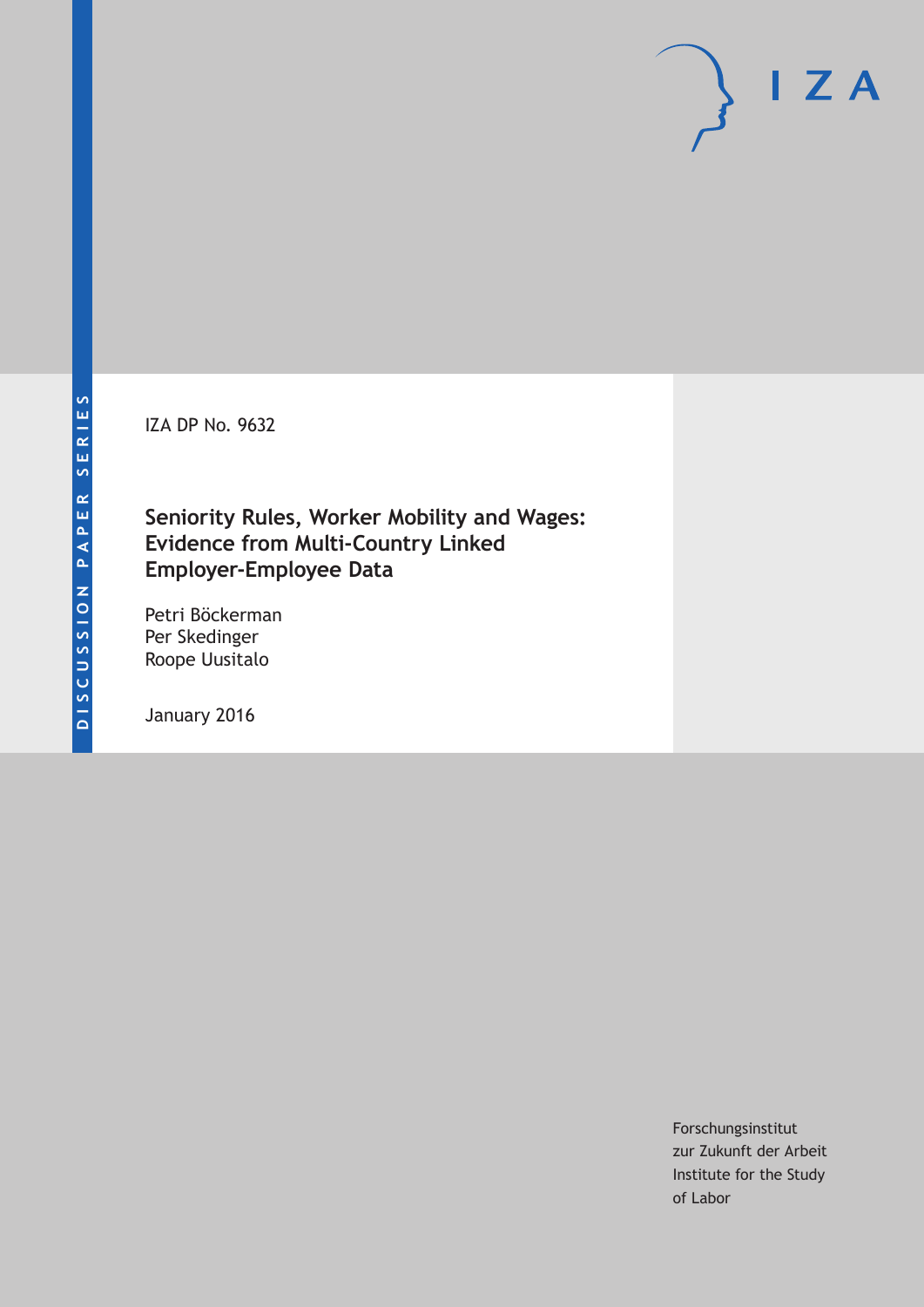# **Seniority Rules, Worker Mobility and Wages: Evidence from Multi-Country Linked Employer-Employee Data**

### **Petri Böckerman**

*Turku School of Economics, Labour Institute for Economic Research and IZA* 

### **Per Skedinger**

*Research Institute of Industrial Economics and Linnaeus University* 

### **Roope Uusitalo**

*Jyväskylä University School of Business and Economics and IZA*

Discussion Paper No. 9632 January 2016

IZA

P.O. Box 7240 53072 Bonn Germany

Phone: +49-228-3894-0 Fax: +49-228-3894-180 E-mail: iza@iza.org

Any opinions expressed here are those of the author(s) and not those of IZA. Research published in this series may include views on policy, but the institute itself takes no institutional policy positions. The IZA research network is committed to the IZA Guiding Principles of Research Integrity.

The Institute for the Study of Labor (IZA) in Bonn is a local and virtual international research center and a place of communication between science, politics and business. IZA is an independent nonprofit organization supported by Deutsche Post Foundation. The center is associated with the University of Bonn and offers a stimulating research environment through its international network, workshops and conferences, data service, project support, research visits and doctoral program. IZA engages in (i) original and internationally competitive research in all fields of labor economics, (ii) development of policy concepts, and (iii) dissemination of research results and concepts to the interested public.

IZA Discussion Papers often represent preliminary work and are circulated to encourage discussion. Citation of such a paper should account for its provisional character. A revised version may be available directly from the author.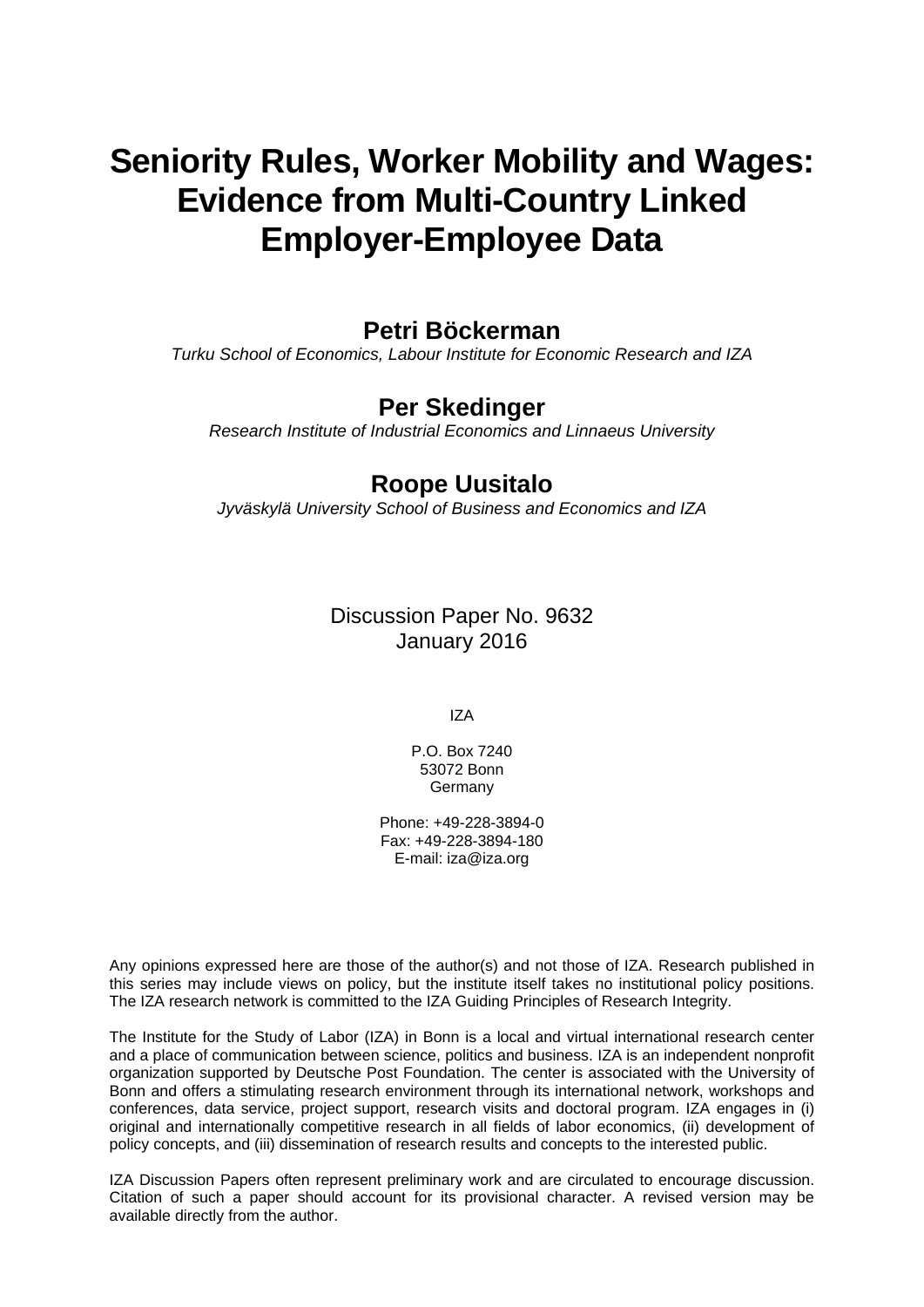IZA Discussion Paper No. 9632 January 2016

## **ABSTRACT**

### **Seniority Rules, Worker Mobility and Wages: Evidence from Multi-Country Linked Employer-Employee Data\***

We construct a multi-country employer-employee data to examine the consequences of employment protection. We identify the effects by comparing worker exit rates between units of the same firm that operate in two countries that have different seniority rules. The results show that last-in-first-out rules reduce dismissals of older, more senior workers, especially in shrinking multinational firms, and increase their bargaining power, resulting in a steeper seniority-wage profile.

JEL Classification: K31, J63, J32, J08, L51

Keywords: multi-country linked employer-employee data, seniority rules, employment protection legislation

Corresponding author:

 $\overline{a}$ 

Petri Böckerman Labour Institute for Economic Research Pitkänsillanranta 3A FI-00530 Helsinki Finland E-mail: petri.bockerman@labour.fi

<sup>\*</sup> This research project is funded by the Finnish Work Environment Fund. The second author also thanks the Johan and Jakob Söderberg Foundation for financial support. We are grateful to Eija Ahopelto, Auli Jaakkola, Eija Savaja for their help with the Finnish payroll record data and to Malin Olsson Tallås and Olga Pugatsova for assistance with the Swedish data. We also thank seminar participants at EALE, IFN, VATT, SSB, GAPE, PT, Linnaeus University and the Nordic Summer Institute for their comments.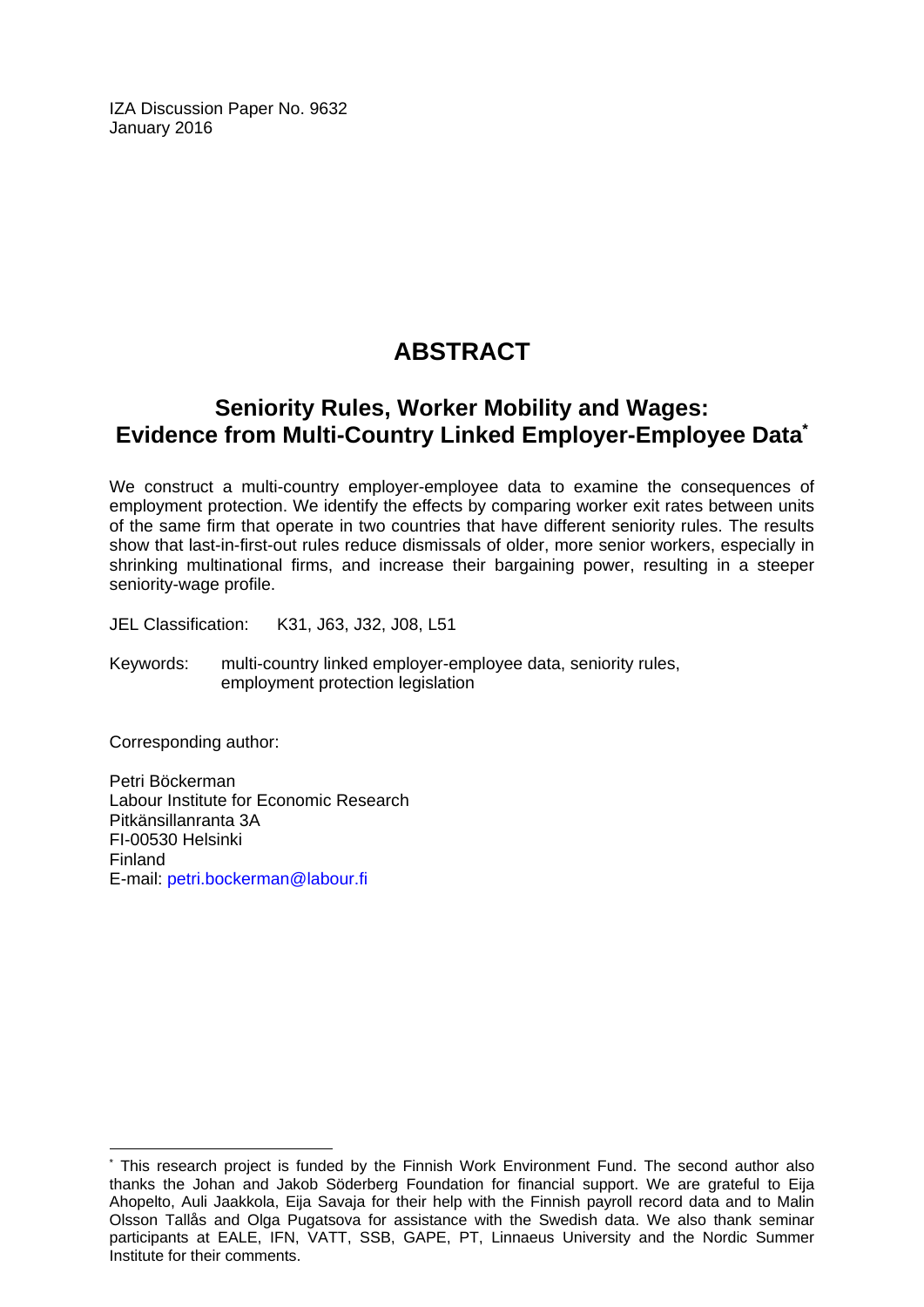#### **1. Introduction**

Despite considerable amount of research, the effects of job protection are still controversial. Economic theory predicts that tighter regulation decreases both the hiring and firing rates, while the effects on employment are ambiguous. Tighter employment protection legislation (EPL) may also strengthen the position of insiders and have harmful effects on new entrants. Employment protection may also affect wages, for example, by increasing the bargaining power of better-protected workers.

Empirical studies summarized by Skedinger (2010a) and Boeri and Van Ours (2013) generally confirm the predictions regarding the effects on labor flows, but the effect on aggregate employment varies across studies. There is only scant evidence on the effects on wages with some studies reporting positive (van der Wiel, 2010) and some negative effects (e.g., Leonardi and Pica, 2013)

We contribute to the empirical literature by examining the effects of labor market regulations based on longitudinal multi-country employer-employee data. To the best of our knowledge, this is the first effort linking personnel data for a large number of firms across national borders. We merge the complete payroll records of 150 firms that operate in both Sweden and Finland. These data allow us to observe the changes in employment status at the individual worker level in the matched firms over the period 2000-2011 to compare seniority wage profiles across units of the same firm operating under different employment protection laws.

The Swedish and Finnish units of the firms that are included in our linked data operate under similar macroeconomic conditions but face different labor market regulations. The Swedish and Finnish economies are comparable with respect to aggregate unemployment, GDP per capita, general education level, union density, the fraction of workers with temporary jobs, and industry structure. As both countries are export-oriented small economies selling largely to the same markets, even the timing of the business cycle has coincided in the two countries. Both Sweden and Finland experienced robust economic growth in the early 2000s and then faced a severe aggregate contraction in 2008.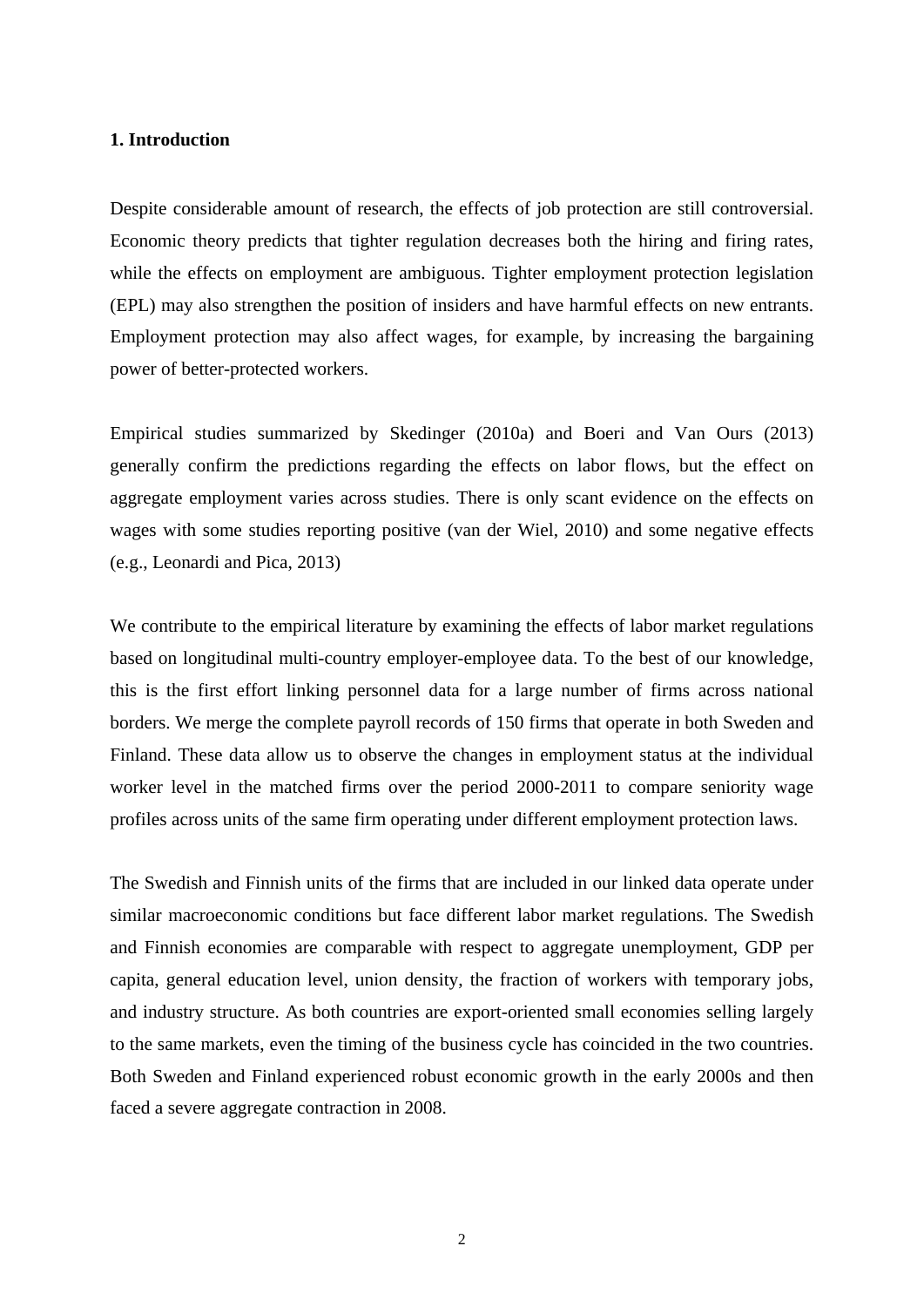Focusing on the same firms makes the operating environment of the units in different countries even more similar. The units of the same firm generally use similar production technology and often sell identical products, although (with the exception of exporting firms) to different markets. These multinational firms are also likely to have a uniform corporate culture, common personnel policies, similar job titles and the same general leadership.

The crucial difference between units located in different countries is that the units operating in Finland are subject to Finnish labor law and the units operating in Sweden are subject to Swedish law. Overall, the two countries' rules related to EPL are not very different. However, the aggregate indices mask important differences in details. In this paper, we concentrate on the effects of seniority rules that differ markedly across these two countries. In Sweden, firms must in principle follow a strict last-in-first-out policy, while such regulations do not exist in Finnish labor law. Seniority rules may affect average dismissal costs and certainly should affect the choice of workers who are fired when a firm downsizes. We are particularly interested in how these rules affect the layoff risks and wages in different age groups.

Our research design exploiting within-firm cross-country variation is most directly comparable to a recent study by Lafontaine and Sivadasan (2009), who examine the effects of labor market rigidities using data on employment and sales from a single US-based international fast-food chain that operates in 43 countries. Compared to their study, our twocountry study has much less variation in employment protection. However, focusing on two rather similar countries makes the operating environments much more similar in several other dimensions that affect employment than in a 43-country comparison. Similar to Lafontaine and Sivadasan (2009), we also examine differences within firms across countries, thus effectively controlling for differences in production technology, product type and firmspecific personnel policies. The firms in our data operate in diverse industries, ranging from retail sales to manufacturing, and hence our approach yields more generalizable results than those obtained from a single firm that operates in a very specific market. Importantly, having individual-level data on all employees in the linked firms allows us to examine worker mobility and wages disaggregated by age and tenure, thereby providing reliable evidence on the heterogeneous effects of seniority rules in these important dimensions.

Our findings regarding the effects of seniority rules should also be of interest outside the Nordic context. In addition to in Sweden, seniority rules are part of EPL in several countries,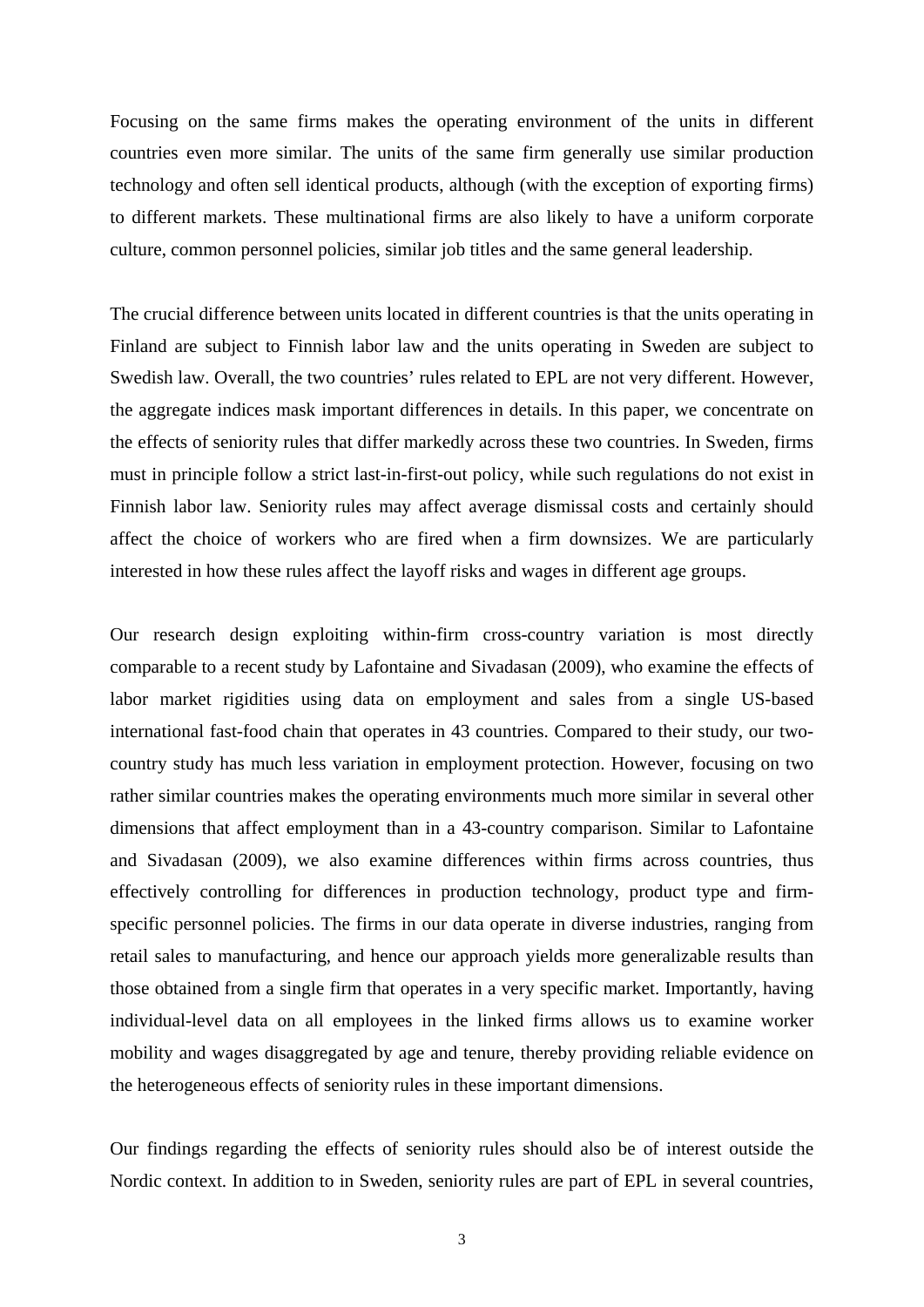although their weight relative to other selection criteria varies. In many countries, including the United States, collective agreements contain seniority rules.

The paper is structured as follows. Section 2 summarizes the key aspects of the literature. Section 3 describes the context of our two-country study focusing on the differences in seniority rules and the similarity of the economies. Section 4 introduces the linked multicountry employer-employee data. Section 5 reports on the empirical analyses. Section 6 concludes.

#### **2. Literature**

#### **2.1. Effects on worker mobility**

The vast majority of the early empirical studies on the effects of labor market regulations on labor market flows were based on cross-country comparisons. These studies used indices of the tightness of employment protection rules and related these indices to aggregate measures of labor market performance (e.g., Lazear, 1990; Nickell and Layard, 1999). More recently, the focus has shifted to a more disaggregated level, enabling separate analysis and more nuanced estimates for specific sub-groups defined by gender, age, firm or industry (e.g., Burgess et al., 2000; Haltiwanger et al., 2006; Kahn, 2007; Messina and Vallanti, 2007). However, a major problem in all cross-country studies is that differences in labor market performance may be due to country-specific factors other than the strictness of EPL. Even with panel data, identification is difficult because institutions tend to change slowly. Another limitation is that cross-country comparisons typically rely on rather coarse measures of job protection and therefore miss the effects of institutional details that are important for policy design.

Causal inference on the effects of job protection legislation is more straightforward in withincountry studies. A wave of empirical studies have used data from 'natural experiments' exploiting settings in which the changes in employment protection rules affect only some workers – for example workers in firms below some size threshold. An example of this strand of research, most closely related to our paper, is a Swedish study by von Below and Skogman-Thoursie (2010), who evaluate the effect of relaxing last-in-first-out rules in small firms. Natural experiment approaches and within-country data have also been used by, e.g.,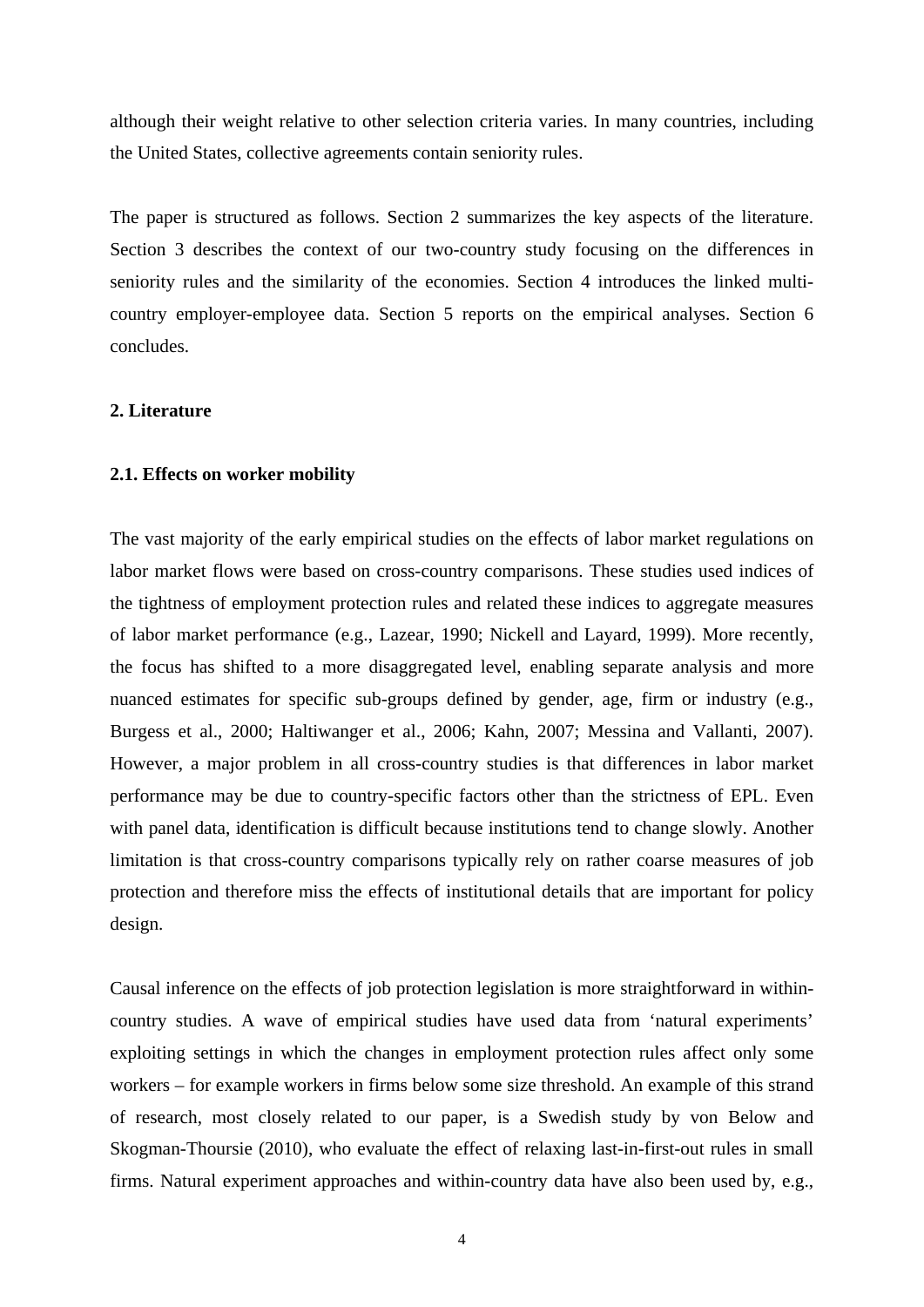Autor et al. (2007), Boeri and Jimeno (2005), Kugler (2004), Kugler and Pica (2008), and Martins (2009). While analyzing the effects of reforms within countries may be useful in obtaining causal effects, these studies suffer from an inability to capture economy-wide, general equilibrium effects, for example, through changes in wages. Reforms of EPL affecting only some workers may have also had an impact on the comparison groups in the analysis, which impairs causal interpretation of the treatment–control differences.

A general problem affecting both cross- and within-country studies is that EPL may be endogenous. High unemployment increases the demand for better job protection, and hence tighter rules may be a result of high unemployment rather than its cause. Additionally, the targeted policy reforms that have been analyzed in the literature are problematic because the explicit aim of these reforms has often been to alleviate unemployment in the targeted groups. High layoff risks and associated costs in specific groups (e.g., older workers) may have induced policy makers to create better job protections for these groups, or difficulties in finding jobs in some groups (e.g., the young) may have resulted in policies that reduced hiring risk by relaxing employment protection rules applicable to these specific groups. Both of these mechanisms could lead to reverse causality and biased estimates concerning the effect of EPL on labor market outcomes.

#### **2.2. Effects on wages**

As shown by Lazear (1990), income transfers from firms to workers, induced by EPL, can in principle be neutralized by wage reductions for newly hired workers. The extent to which such wage reductions actually occur is likely to be dependent on the specific institutional framework in which the labor markets operate. Minimum wages, collective labor agreements and social norms may hinder or slow the adjustment to lower wages, especially at the bottom of the wage distribution and among blue-collar workers, as Lindbeck and Snower (2001) argue.

Some prior evidence indicates that increased employment protection for workers on openended contracts has differential impacts on wages, depending on the bargaining power of the group concerned. Analyzing an Italian reform in 1990, Leonardi and Pica (2013) find that entry wages were reduced as the stringency of employment protection increased, while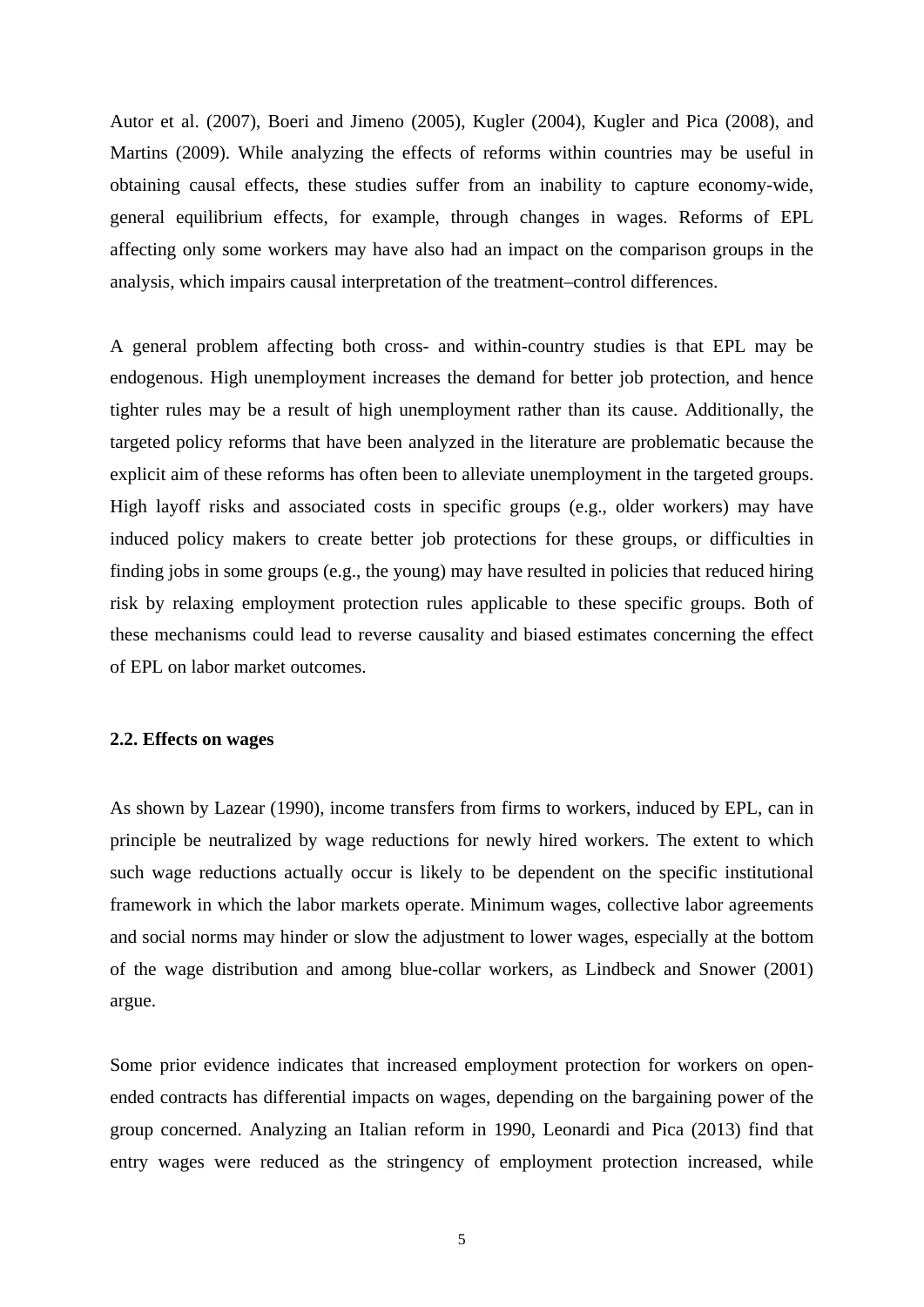incumbents remained unaffected. According to van der Wiel (2010), longer periods of advance notice before a dismissal contribute to higher wages among Dutch workers. Similarly, Centeno and Novo (2014) report that the new cohorts with open-ended and fixedterm contracts were those who ultimately paid for additional employment protection for incumbent workers with permanent contracts in Portugal in 2004.

To the best of our knowledge, there is no previous empirical research on the impact of seniority rules on wages. Arguably, such rules, which do not apply to workers on fixed-term contracts, will strengthen the bargaining power of long-tenured workers relative to those with short tenures or with fixed-term contracts. Assuming that productivity increases with tenure in a similar fashion for comparable workers in the Swedish and Finnish units of multinational firms, our prior would then be that seniority-wage profiles are significantly steeper in Sweden. Because union-bargained minimum wages are more binding in Sweden than in Finland, it remains an open question whether our prior will be consistent with the empirical facts.

There are also other relevant theoretical explanations that can characterize the potential effects of seniority rules on wages. According to standard learning models (see, e.g., Jovanovic, 1979), employers gradually accumulate more precise information about their employees, implying that the better-matched workers become less likely to leave the firm over time. The existence of compensating wage differentials would imply that wages are, in equilibrium, lower for the better-protected older workers. However, this argument is not time consistent in the sense that there is an incentive for a worker to renegotiate his/her wage after the contract has been signed. Alternatively, seniority rules can be interpreted as a commitment device for the enforcement of implicit contracts. According to this theoretical reasoning, employees' wage profiles in the firm are increasing (Lazear, 1979). The model implies that new employees are underpaid relative to their marginal productivity, i.e., their wage is lower than their productivity. This positive difference between a worker's productivity and wage is held by the firm in the form of a 'bond'. The difference is paid to the worker in later years if the worker remains employed with the same firm. Thus, senior employees are overpaid, i.e., their wage exceeds their marginal productivity at the end of the working career in the firm. The increasing wage profile solves the incentive problem of providing efficient effort because the worker loses the bond if he quits or is fired from the firm. The firm retains these implicit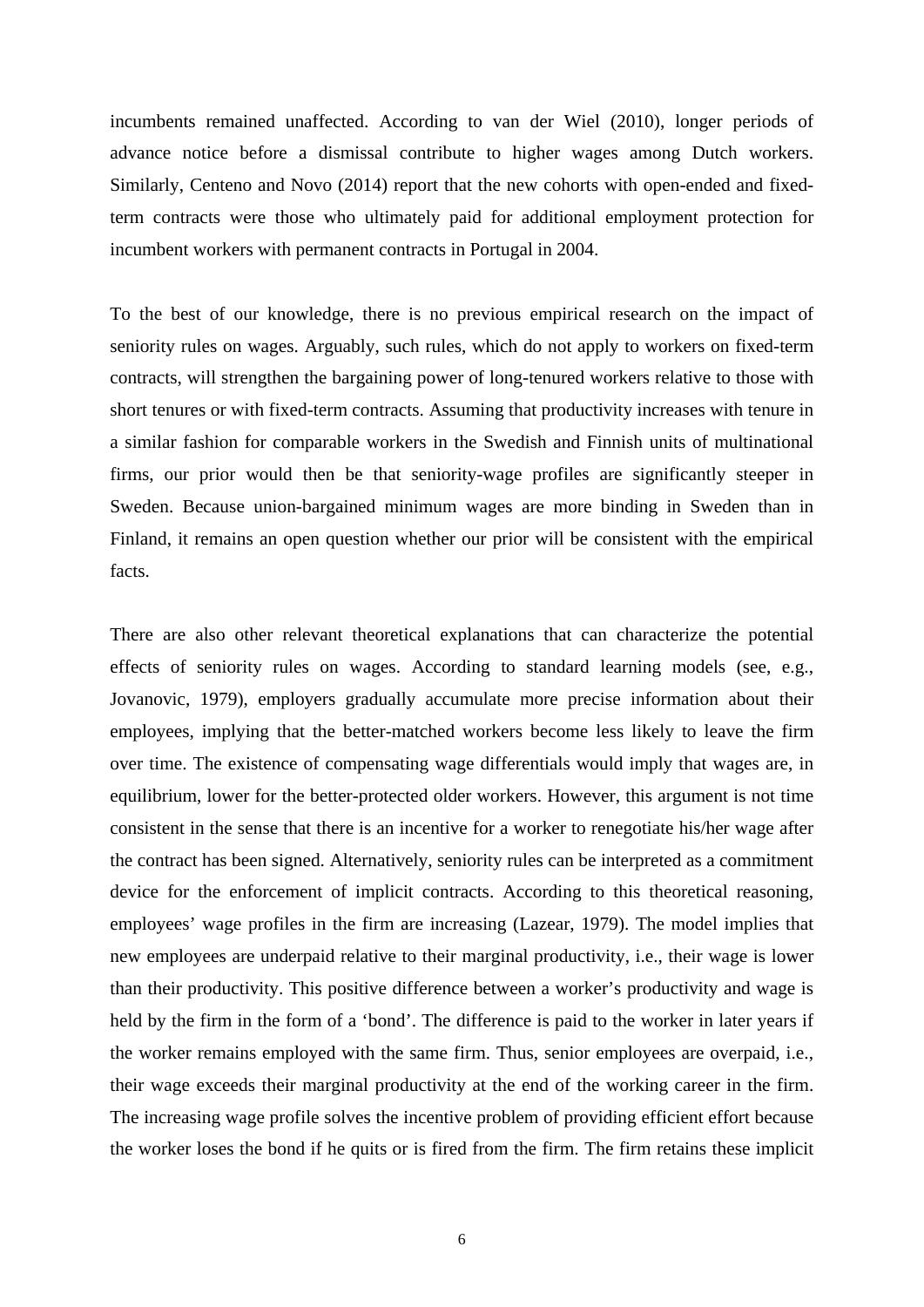contracts to maintain its reputation. From this perspective, seniority rules can be regarded as an explicit labor market rule that supports employers' commitment to implicit contracts.

#### **3. Context**

1

#### **3.1. Employment protection legislation and seniority rules**

In both Sweden and Finland, the basic rules regarding employment protection are stated in the labor law. These laws determine the procedures that need to be followed when firms dismiss workers. Dismissals for personal misconduct are possible in both countries, but by far the most common reasons for dismissals are 'economic and production related reasons'. For example, the Finnish labor law states that a firm may dismiss a worker when available work has 'significantly and permanently reduced', while the Swedish law stipulates that a 'lack of work' may be sufficient reason for dismissal. The labor laws establish minimum requirements for an advance notice period that increase with seniority in both countries. Compensation for unfair dismissal is more generous to long-tenured workers in Sweden (for example, 32 monthly salaries for workers with 20 years' tenure, as opposed to 14 in Finland). Discrimination based on gender, age or ethnic origin is prohibited, and some groups of workers, such as employee representatives, pregnant women, those on parental leave, and those who have lost part of their work ability while working for the same employer, are better protected. According to the most recent OECD summary indicators for 2013, job protection for regular workers is slightly tighter in Sweden than in Finland, while the regulation of temporary contracts is somewhat more lenient in Sweden.

In addition to such legislation, most firms in both countries have to follow collective agreements. The union contracts are binding irrespective of whether the individual worker is a union member.<sup>1</sup> The union contracts typically extend the minimum requirements stated in the law, for example, by increasing the advance notice periods.

The crucial difference in the EPL concerns last-in-first-out-rules. These seniority rules have been included in Swedish legislation since 1974. The basic rule states that workers have to be

<sup>&</sup>lt;sup>1</sup> In Sweden, the contracts are binding only if the employer belongs to an employer association or has signed a local collective agreement ('hängavtal'), whereas in Finland, contracts may also be binding for non-member firms if the collective agreement has been legally extended to cover such employers.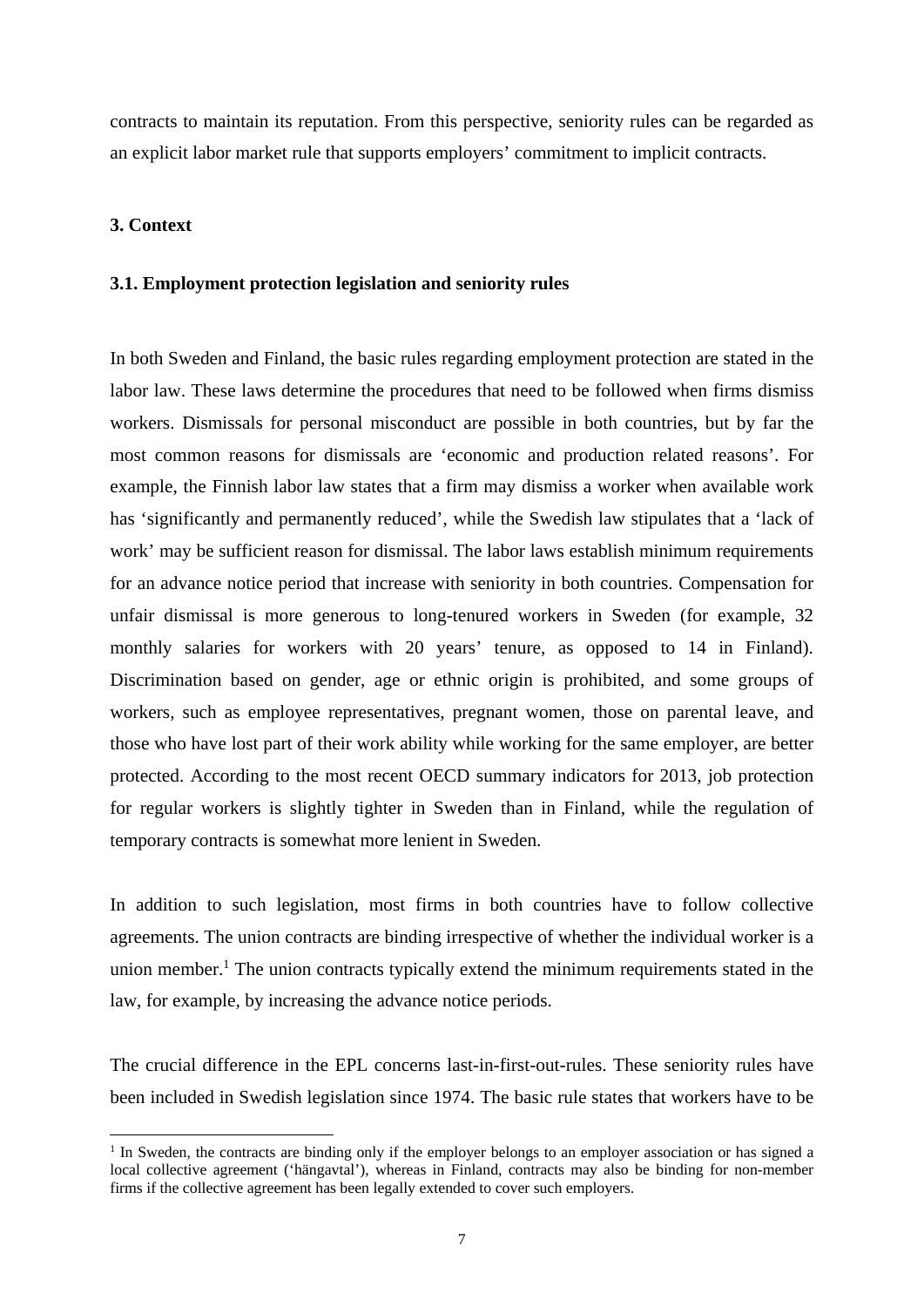laid off in inverse order of seniority when a firm downsizes for economic reasons. For workers with equal seniority, the youngest worker is laid off first. Such rules do not exist in Finnish labor law.

In practice, the differences between the two countries are somewhat smaller. The Swedish legislation on last-in-first-out rules specifies the group of workers and workplace units for which the rankings apply ('turordningskrets'). In addition to the establishment as the basic unit for the ranking of workers, it is usually the case that separate rankings apply depending on negotiation area, implying that blue- and white-collar workers are treated as separate groups. The legislation also allows some latitude for the competence of the worker to be a factor when determining the relevant group of workers. The more narrowly defined the group is, the larger is the scope for the employer to retain the most valuable employees. Additionally, an important feature of Swedish legislation is the possibility to depart from lastin-first-out rules, in local agreements ('avtalsturlista') between employers and unions, as long as the agreements are not discriminatory or otherwise improper. There is scant documentation of these agreements, and they are not recorded in our data. A survey of representatives of employers and unions in 200 firms that had to reduce production during the last two years indicates that local agreements were made in 50% of cases of downsizing for white-collar workers but that these agreements were rare occurrences for blue-collar workers (Confederation of Swedish Enterprise, 2012; Larsson et al., 2013). Thus, strict adherence to the last-in-first-out rules is more prevalent when dismissing blue-collar workers, and some of their unions have also adopted a policy of approving local agreements only in exceptional cases.

As mentioned above, Finnish labor law does not contain any reference to the layoff order. However, some union contracts, for example the contract for the engineering industry, contain a supplement with regulations on how to choose which workers to lay off when the firm downsizes. By contrast, the collective agreements in, for example, retail trade or hotels and restaurants contain no clauses on the layoff order. Even in engineering, the employer has a right to retain key workers who are 'crucial for the production process'. Other valid selection criteria include competency in, for example, operating specific machines. Only after mentioning these criteria does the contract list tenure in the firm and the number of dependent children as possible additional factors that should affect the choice of which workers to fire. There are some cases in the Labor Court in which the employer has been found guilty of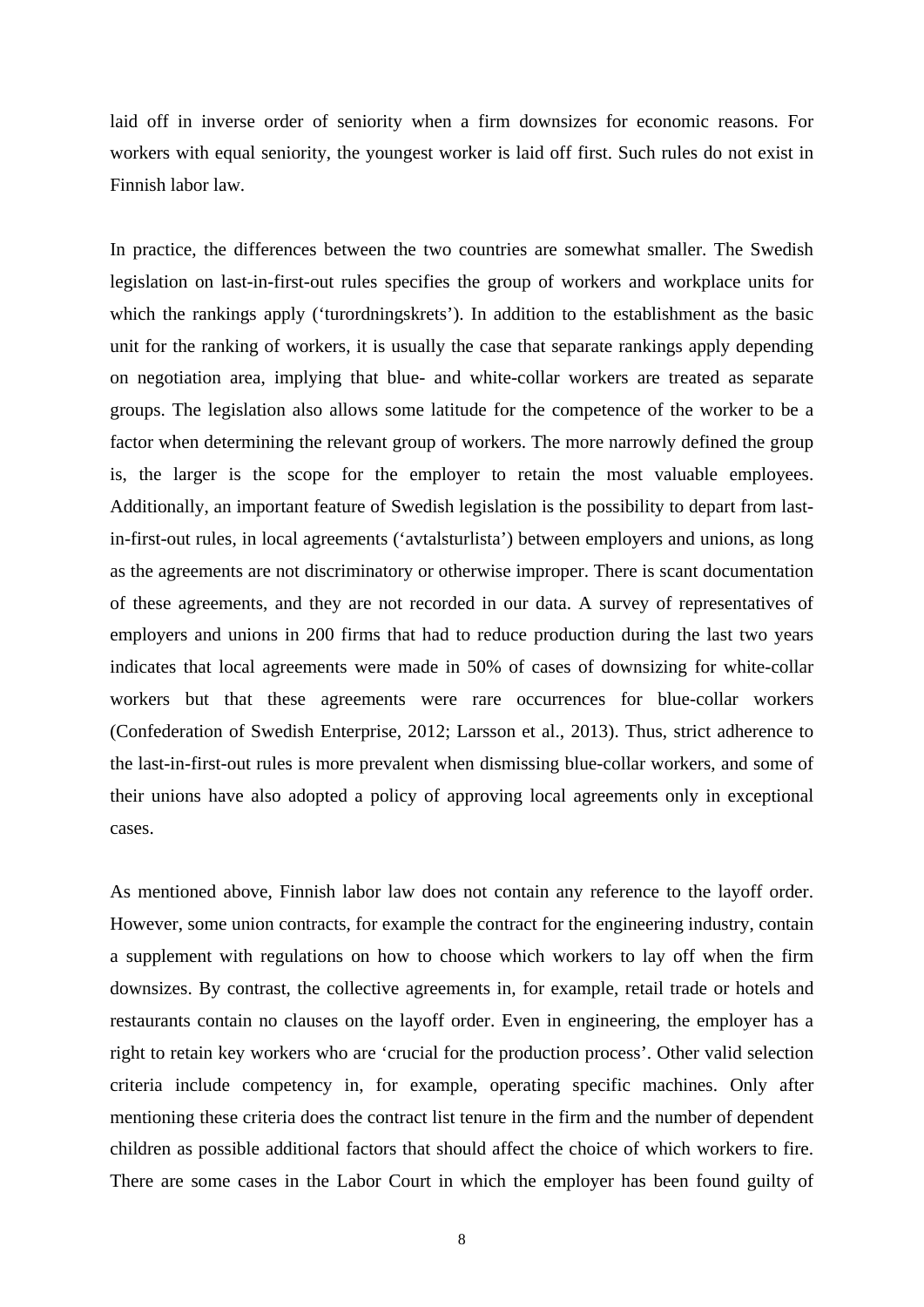breaking the contract, but in these cases, the employer fired a worker with a tenure of over 20 years while retaining a less competent worker with a much shorter tenure. Even in these cases, the fines have been rather small, between €2000 and 4000.

Seniority rules are part of a wider concept in EPL, namely right-to-priority (RTP) rules. RTP defines criteria according to which employees should be prioritized in the event of dismissals for economic reasons. A number of countries incorporate RTP rules in their legislation (see, e.g., Bergström, 2011, for an extensive discussion and World Bank, 2015), but very few explicitly refer to seniority as the exclusive or main criterion. In addition to Sweden, such countries include India and the Netherlands, and the details specifying how seniority should be taken into account differ somewhat among them. RTP rules in other countries, e.g., Austria, China, France, Germany and Spain, do not emphasize seniority at all or only to a limited extent. Other factors, such as the number of dependents, disability, age or status as a union representative, should be given all or equal weight relative to seniority. However, another group of countries, including Belgium, Denmark, Finland, Norway, the United Kingdom and the United States, implement no RTP rules whatsoever in their EPL. Instead, legislation is limited to defining what constitutes 'unfair' grounds for dismissal (which is also included in legislation in countries with RTP rules). Thus, discrimination on the basis of ethnicity, gender, sexual orientation, etc., is prohibited, and certain personal circumstances, such as pregnancy, parental leave and military service, should not be cause for dismissal.

#### **3.2. Stylized features of the Swedish and Finnish economies**

Both Sweden and Finland are small open economies and members of the European Union. Finland is the smaller of the two with a population of 5.1 million, while Sweden has 9.6 million inhabitants. The countries are located on either side of the Gulf of Bothnia, and they were part of the same nation for centuries until the Swedish-Russian war of 1809. The economic and cultural ties between these two Nordic countries are tight. Approximately 5% of Finns speak Swedish as their native tongue, and approximately 5% of Swedes are first- or second-generation immigrants from Finland.

The macroeconomic cycles were nearly identical in Sweden and Finland over the period 1999-2011. This pattern is plainly shown in the indicators of change in GDP, export growth and the fluctuations of aggregate domestic demand (Figure 1). Similar macroeconomic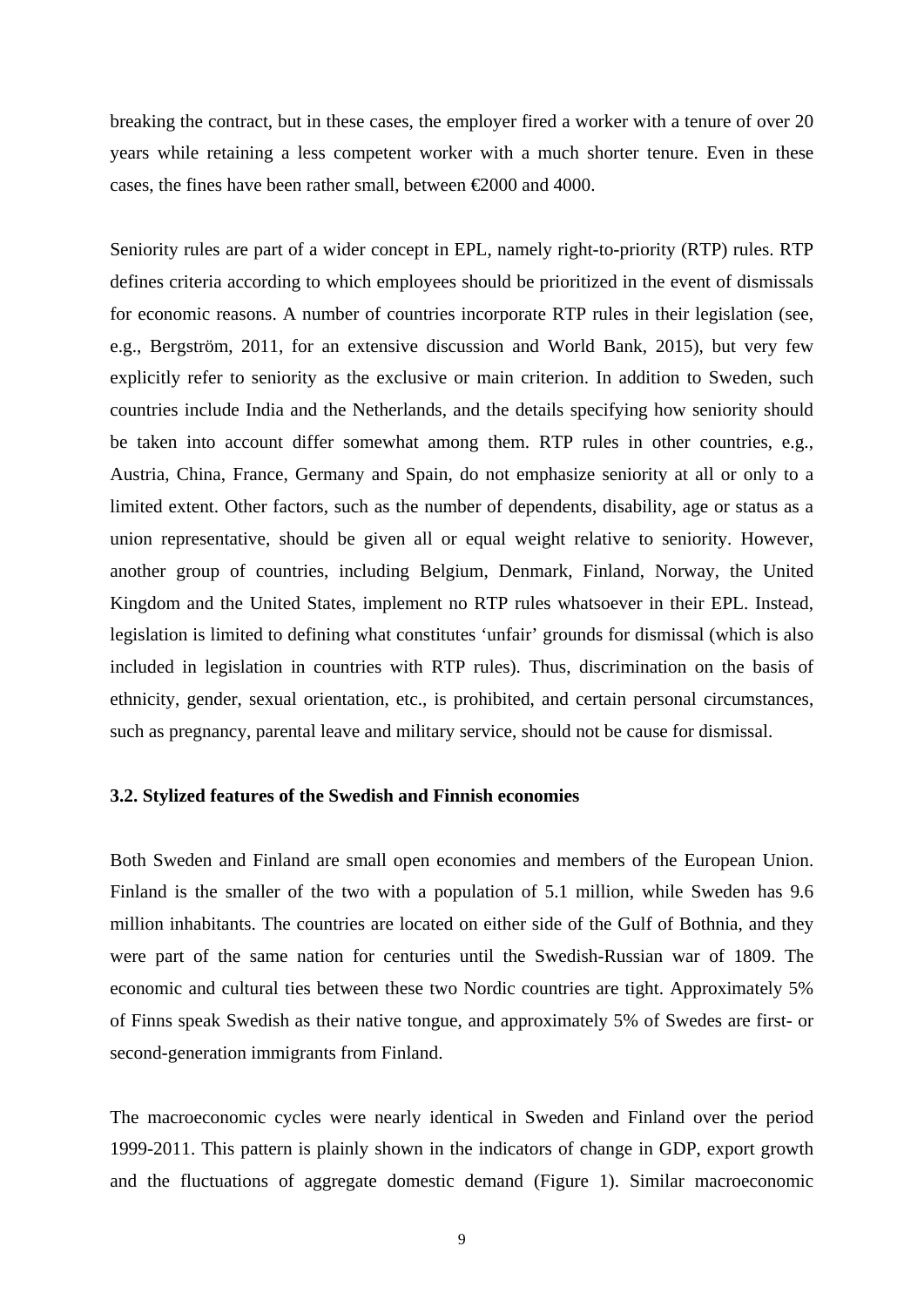conditions are naturally reflected in the key labor market indicators such as employment growth.

#### [Figure 1]

Both Sweden and Finland are export-oriented small economies and heavily dependent on the demand conditions in their primary export markets in Europe, the US and Asia. Business cycle fluctuations in both countries are therefore usually due to changes in export demand. The fact that Sweden retains its own currency while Finland is part of the Economic and Monetary Union has not changed this situation. In fact, the exchange rate between the Swedish krona and euro was quite stable during the observation period, except for a brief period with a temporarily weaker Swedish krona in 2009. In particular, the evolution of the Swedish and Finnish economies in the aftermath of the global financial crisis that began in 2008 was similar. The global financial crisis represented a major export shock that hit both countries, causing a drastic decline in export volume and GDP. After 2009, both countries began to recover from the shock.

The structure of the economies is also strikingly similar on relevant dimensions. For example, the average education level of the workforce is comparable. The share of the population that has completed tertiary education among 25-34 year-olds is close to 40% in both countries (OECD, 2013). The female labor force participation rate is high in both countries. Sweden has a slightly larger public sector and, as a result of this, a higher tax rate. According to the CESifo DICE database, $2$  worker mobility is also rather similar between the two countries. Most workers are hired on permanent contracts. Average tenure is slightly over 10 years in both Sweden and Finland. The share of workers with tenures of 10 years or more is 22.2% in Finland and 21.9% in Sweden. The fraction of workers with temporary contracts was 16-17% of all employed persons and 14% for prime-age men in both countries during the early 2000s.

The countries' market institutions and wage formation also share many similar features. Wage contracts are negotiated between industry unions and employer organizations with some coordination across industries. Neither Sweden nor Finland has statutory minimum wage laws. Instead, minimum wages are determined separately in each industry in the contracts between

1

<sup>2</sup> http://www.cesifo-group.de/ifoHome/facts/DICE.html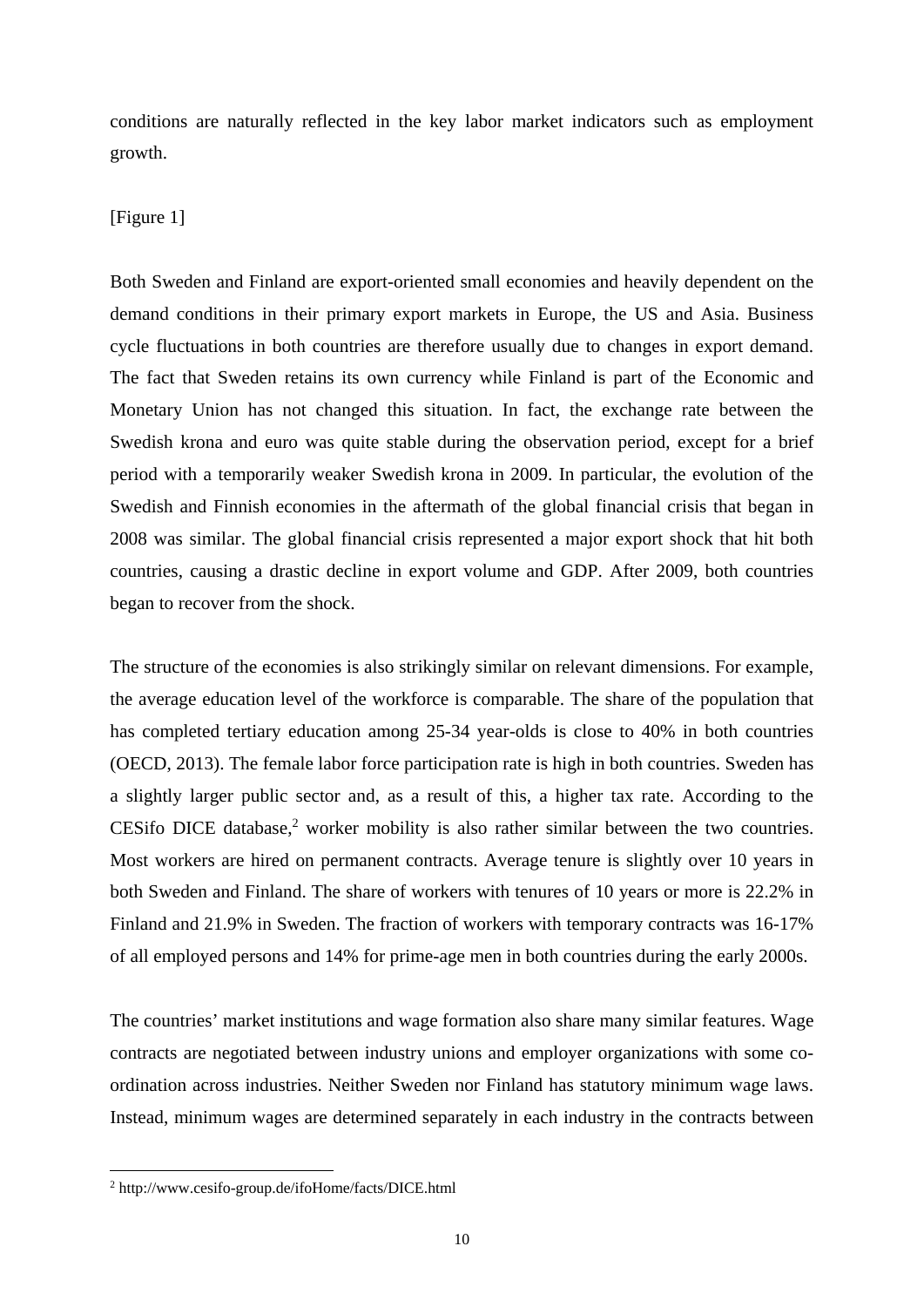the unions and the employer organizations. The union contracts specify a set of task-specific minimum wages that may vary by region, job-complexity level and worker experience. The union density is approximately 70% in both countries. The union contracts are extended to all workers in each firm and are therefore also binding for non-union workers with few exceptions. The coverage of collective labor agreements is consequently close to 90% in both countries.

Employees are generally well insured against income losses. Sweden and Finland both have earnings-related unemployment insurance. The replacement rate is dependent on preunemployment earnings and is relatively similar in these countries. For example, the net replacement rate for those who have been unemployed for six months was 64% of preemployment earnings in Finland and 69% in Sweden in 2009. Earnings-related unemployment insurance is based on voluntary membership in mostly union-run unemployment insurance funds. This system, whereby the unions administer governmentsubsidized unemployment insurance funds, is known as the Ghent system. Both countries also have earnings-related pensions and guaranteed minimum pensions. The expected effective retirement age for 50-year-olds is a few years higher in Sweden than in Finland. Early retirement schemes in Finland are mostly relevant for those who are aged 60 or over (Tuominen, 2013).

#### **4. Data**

1

Our primary data originate from the payroll records of the Swedish and Finnish central employers' organizations. Employers' organizational structures in Sweden and Finland are quite similar, with a large central federation in both countries that is composed of several industry-wide member organizations.<sup>3</sup> The central federation in each country maintains the payroll records, but access to the data is more cumbersome in Sweden because not only the central federation but also each member organization has to approve access to data on their member firms. We gained access to data from three large industries: engineering, retail trade, and hotels and restaurants. For Finland, our data contain the entire private sector. Originally,

<sup>&</sup>lt;sup>3</sup> Finland formerly had two different employer federations that merged in 2005. Currently, most large employers belong to the Confederation of Finnish Industries (EK) that is also the organization that kindly provided us with data on both its members and on the members of the previous employer organizations.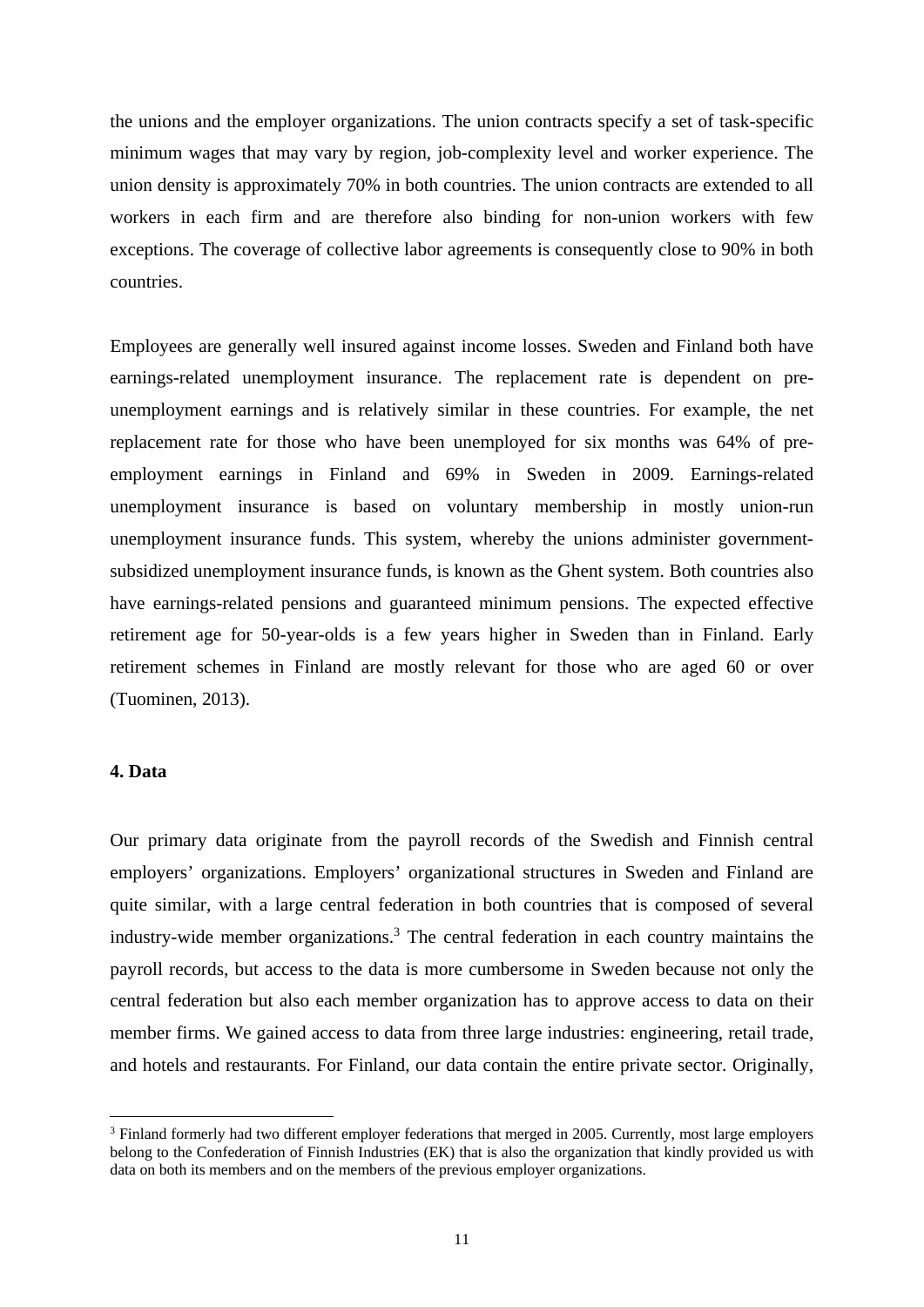the Finnish data for the hourly paid blue-collar and monthly paid white-collar workers were collected separately, but we have included both in the data linked to Swedish firms.

The payroll record data cover all workers in all firms that are members of the employers' organizations in the respective countries. Nearly all large firms are members of the employers' organizations, but not all small firms are included. On the one hand, this implies that the data provided by the employers' organizations are not representative of the overall economy. On the other hand, nearly all large multinational firms are members of the employers' organizations and hence are included in the payroll data.

Information in the payroll data comes directly from the firms' pay systems. These data were originally gathered to monitor wage growth after a union contract has been agreed upon, and consequently, they are used as a basis for ongoing negotiations over collective labor agreements. The statistical authorities also use these data to construct official measures of earnings growth. Thus, these data are highly accurate and contain minimal measurement error that is common in wage surveys. These data have been frequently used in research both in Sweden and in Finland but thus far always in anonymized form whereby person and firm identifiers are removed such that individual firms and workers cannot be identified from data. For our specific linking purposes, it was necessary to obtain the true firm IDs and firm names for which we obtained permission from the respective employer organizations in both countries.

The payroll data contain records on each worker employed by the member firms at the end of each year, and they can be used to calculate various measures of employment in firms. They also contain a large amount of useful information on the individual workers, including age, gender, wage, working hours, occupation, pay period, collective agreement and, in Finland, tenure in the firm.

Payroll data in both Sweden and Finland contain unique identifiers for both firms and workers that are consistent over time. For this study, we use data covering the period 2000-2011. A wide time range is particularly important for the analyses of the effects of seniority rules on worker mobility, as the data cover a full business cycle from peak to trough in both countries. For the identification of the effects, it is also useful that the data period captures the recent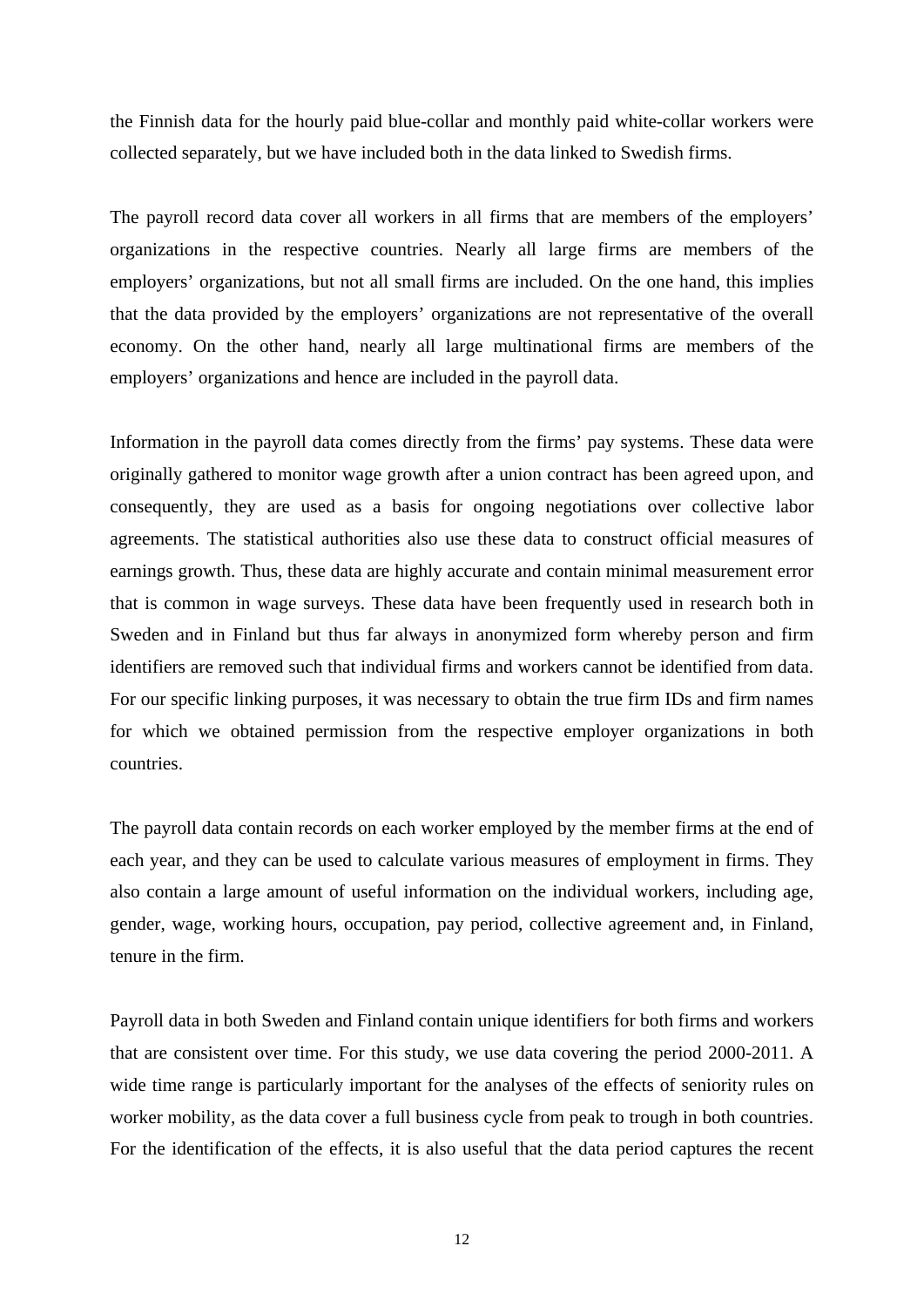global financial crisis that caused a major exogenous demand shock for the firms in our data and induced them to adjust their workforce.

Using the national payroll data, we create a multi-country linked employer-employee panel. Swedish and Finnish payroll records are linked using firm names that are provided by the employers' organizations from their membership records. After the link between the national payroll record data is established, the actual names of the firms are replaced with unique anonymous identifiers that are common for those firms that operate units both in Sweden and Finland.

Specifically, we linked Swedish and Finnish payroll data using approximate string matching, based on firm-name variations. To accomplish this, we first removed any country-specific abbreviations such as Finnish and Swedish language versions of limited companies and the name extensions referring to a specific country (Sweden, Swedish, etc.). We then used probabilistic matching to match not only firms that operate under identical names but also firms that use slightly different names (often abbreviations) in the two countries. Finally, we manually checked all records and in uncertain cases checked the firms' websites to ensure that we were indeed capturing correct matches. We also manually verified that we included in the data all parts of the firm in cases in which the firm reports its wages separately in different units (e.g., R&D, sales, maintenance) or in different plants. We then created a new firm ID that is shared by all units of the same firm in both countries and use this new firm ID as a definition of the firm in our empirical analyses.

Table 1 reports the number of observations for both firms and employees in the linked data for each year over the period 2000-2011. In total, we have 150 multinational firms in the linked data that operate units in both Sweden and Finland. The panel is unbalanced, not all firms are observed in all years. This is primarily due to mergers or firm entry during the observation period. The total number of firms is slightly larger in the Finnish data. Because most of the multinational firms are large as measured by number of employees, the total number of employee observations in the linked firms exceeds two million over the period 2000-2011. This gives us considerable statistical power in the individual-level models.

[Table 1]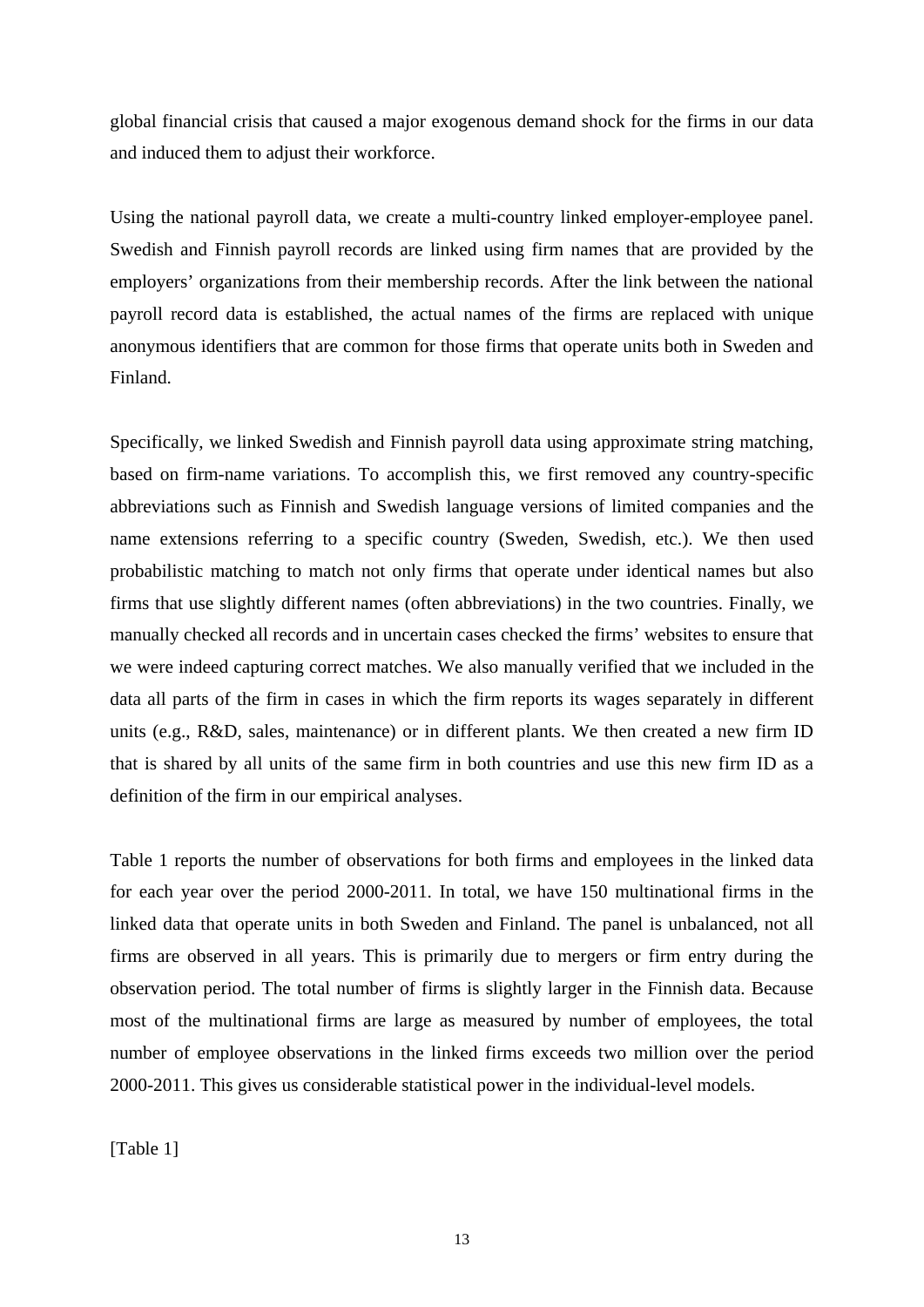The number of workers in the Swedish units is almost twice as large as that in the Finnish units (Table 1). This pattern reflects both the absolute size difference of the countries and the fact that many of the firms in the linked data are large Swedish-based multinational firms that subsequently entered the Finnish market. Additionally, many multinational firms from other countries (e.g., in the retail sector) expanded to Sweden before entering Finland because of the former's larger market size. The total number of employees in the linked Swedish firms has risen notably over the period. In contrast, in the Finnish data, there is no notable trend in the total number of employees in the linked firms.

Table 2 documents that the key employee characteristics typically do not differ substantially across the linked Finnish and Swedish units. For example, the average age of employees is comparable in the Swedish and Finnish units. However, the share of white-collar workers is larger in the Swedish units, reflecting the headquarter status of Swedish multinational firms in the linked data.

[Table 2]

The final linked data set that is used in the analyses covers three major industries because of more restrictive data access policy on the Swedish side. Employment growth in the linked Swedish and Finnish units is comparable (Appendix Figure A1). The distribution of employment growth is not notably different between these countries.

The information content of the variables that are used in the analyses is standardized in our linked data. Thus, the variables are comparable in content, both across firms and industries within countries but also across countries. We adjusted wages to make them comparable, both in terms of reporting period and various wage components (overtime pay, Sunday bonuses, performance bonuses, etc.). We also converted all monthly wages (typically received by white-collar workers) to hourly wages using the explicit formulas from collective labor agreements.

Worker mobility measures are calculated based on changes in common firm codes in the linked data. A worker who disappears from the data while the firm is still present in the following year is classified as an exit, and a worker who appears in the data for the first time while the firm existed in the previous year is classified as a new entrant. If a worker is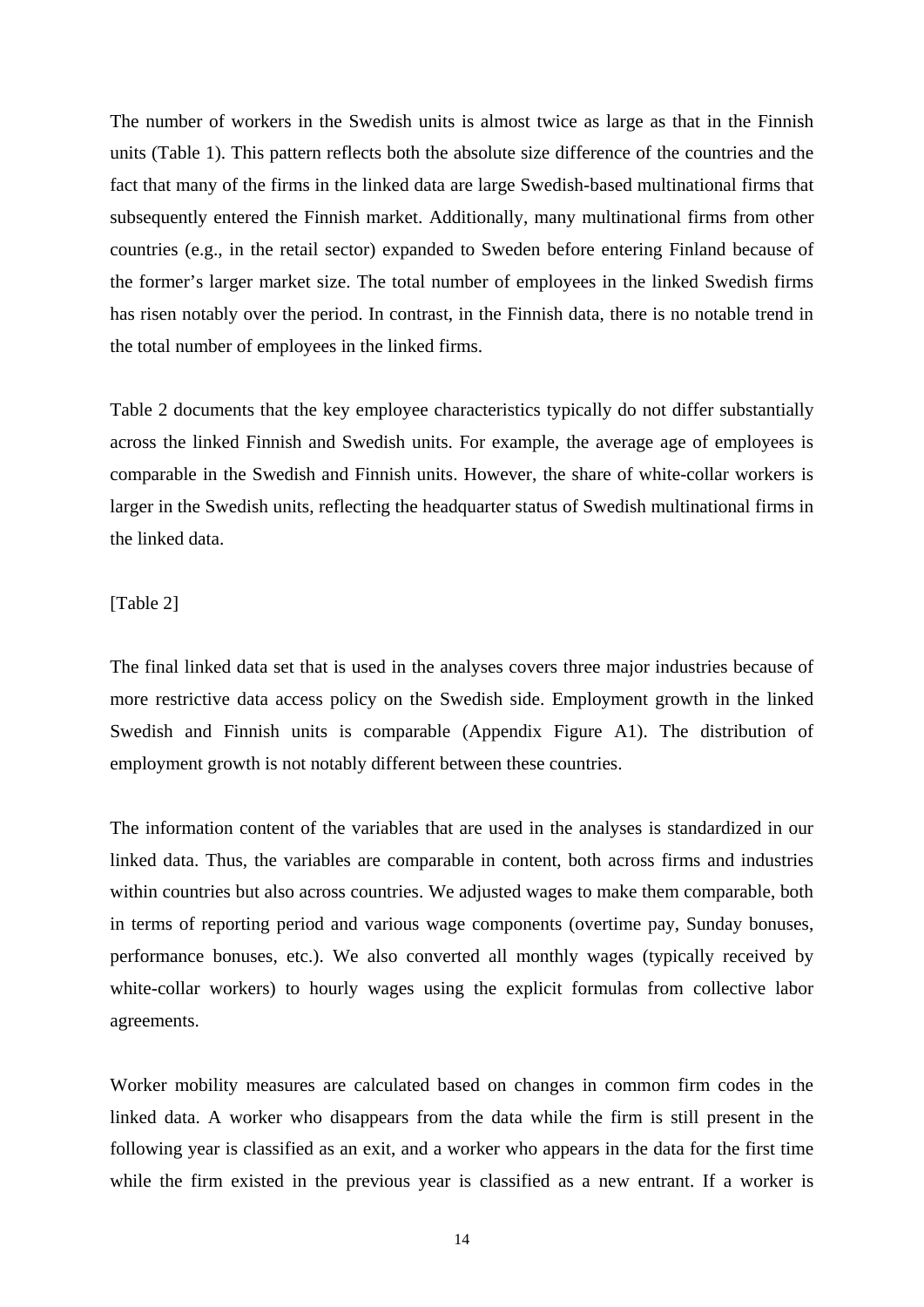observed in the data in two consecutive years under different firm codes, we classify her as an exit from the first firm and an entrant in the second. As our data do not contain the entire population (the Finnish data lack the public sector and small firms; the Swedish data contain only engineering, retail trade and hotels and restaurants), we cannot reliably distinguish between job-to-job movements and entry from unemployment or exit into unemployment. Thus, we do not distinguish movements of workers between firms and out of the data. As is typical, we also cannot distinguish between layoffs and voluntary quits.

Mobility measures are corrected for artificial firm code changes that are caused by, e.g., mergers and acquisitions or ownership or name changes leading to new firm ID codes. To detect artificial code changes, we implemented identical procedures for both the Swedish and Finnish data. Our main correction procedure involves reclassifying cases in which the common firm code changes in the same way for more than 70% of the workers initially employed in the same firm.

In the empirical specifications, we use three measures for tenure: age, imputed tenure, and relative tenure within the firm (i.e., seniority). Age contains a minimal amount of measurement error because it is calculated based on personal ID codes that are available in the payroll data. For tenure and seniority, we focus on the firm level that is relevant for last-infirst-out rules. Creating comparable measures of tenure was challenging. The Finnish data contain a date of entry into the current firm that is reliable enough for calculating tenure, but such a measure does not exist in the Swedish data.

Thus, we imputed tenure in both countries using the panel dimension of the data. We are able to follow the workers consistently in both countries back to 1995, and impute tenure based on the number of consecutive observations in the same firm. We take into account one or two year gaps in the data but having consecutive observations of the same person in the same firm. The cumulative number of gaps is added to imputed tenure. The measure of imputed tenure is also corrected for artificial firm code changes. As comparable data only extends to 1995, our tenure measures are severely censored, particularly in the earlier years of the observation period. However, for the seniority rules, the key measure is relative tenure compared to the other workers in the same firm in a given year. This can be reasonably well calculated from the data, although it is naturally impossible to distinguish between two long tenure workers. A comparison between imputed tenure and actual tenure reported in the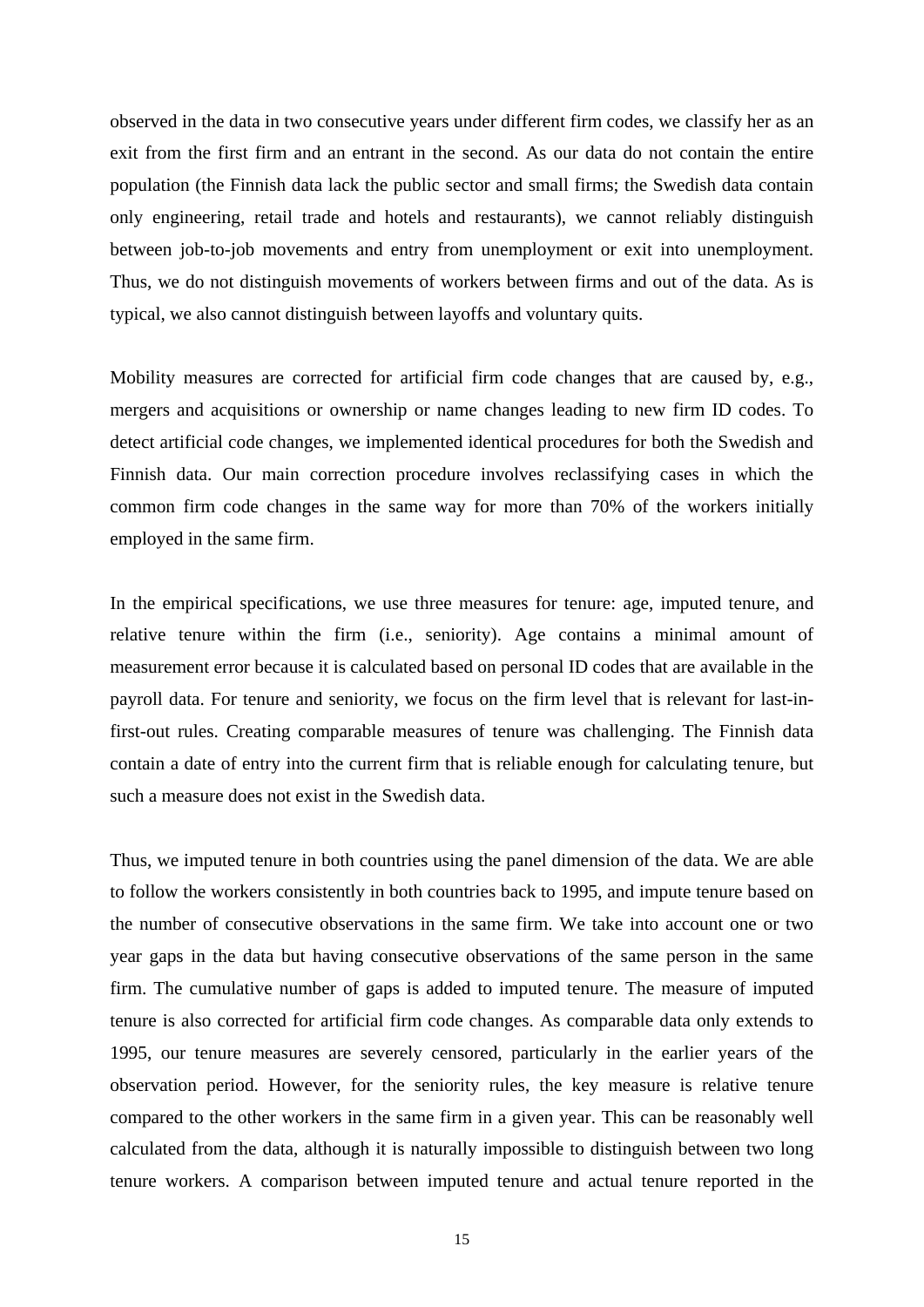Finnish data indicates that the imputation procedure works reasonably well. The Spearman's rank correlation coefficient for imputed and observed tenure within Finnish firms is 0.8. The correlation between imputed tenure and observed tenure is particularly strong for observed tenure up to 10 years (Appendix Figure A2). Because the measurement of seniority involves comparison to other workers in the same firm, cross-country differences in measurement are arguably less important.

#### **5. Results**

#### **5.1. Worker exits by age**

Figures 2-3 illustrate the basic patterns of the worker exit and entry rates for the linked Swedish and Finnish firms. We focus on the 1-year mobility measures using the common firm codes. Worker exit covers both worker movements from the firm to other firms included in the data and transitions out of the linked data. Similarly, worker entry also covers both entries from other firms in the data and entries to the linked data.

[Figures 2-3]

Figures 2-3 document the aggregate labor market flows for all workers and three specific age groups (i.e., youngest, prime-age and oldest workers) that are the most interesting for our purposes. Figure 2 reveals that the average worker exit rate for all workers was at approximately the same level in the linked Swedish and Finnish units over the period 2000- 2010. The pattern is particularly notable at the end of the observation period. Worker exit rates disaggregated by worker age indicate that worker exits were the highest for the youngest workers in both countries. The level of mobility among the youngest workers is consistent with the stylized empirical facts of worker turnover. There are also some other distinct differences in the worker exit measures across age groups in Sweden and Finland. However, the use of a fully-fledged regression framework is needed to pinpoint the exact differences between countries in this respect.

For comparison, Figure 3 shows the worker entry rates for the same age groups. The level of worker entry in the Swedish and Finnish units is comparable. Worker entry was the highest for workers aged less than 29 both in the Swedish and Finnish units of the same multinational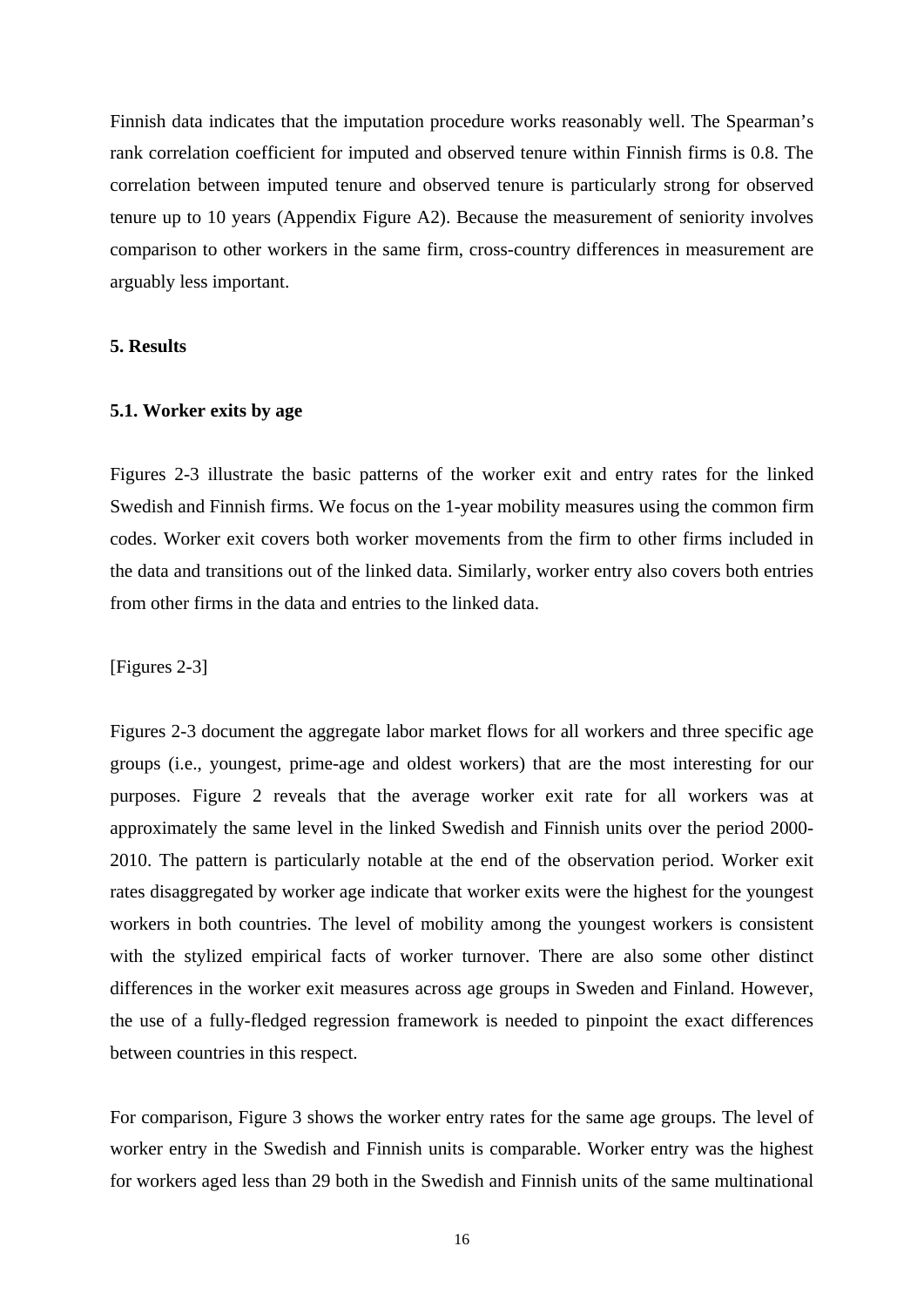firms. There was also a significant reduction in worker entry for the youngest workers in 2008 at the onset of the global financial crisis. Thus, a major part of the adjustment at the hiring margin occurs for the youngest workers. In contrast, for prime-age workers, we observe only a modest decline in worker entry during the crisis.

Table 3 reports the first set of estimates for the determinants of worker exit at the individual level for the linked firms. These models include a full set of indicators for three age groups (with prime-age workers as the reference group), a full set of dummy variables for the years and a country indicator for Sweden. The most interesting explanatory variables in these models are the interactions between the country indicator for Sweden and three age groups. We use Finland as the base category, and hence the estimated effects can be directly interpreted as the effects of seniority rules in the Swedish units. From Column 2 onward, the models also account for the common firm effects (i.e., firm IDs that are same for all units of the multinational firm in both countries), as indicated in the table.

#### [Table 3]

The specification in Column 1 of Table 3 reveals that the overall worker exit rate was approximately 4 percentage points higher in the Swedish units over the estimation period 2000-2010. The indicators for the age groups show that worker exit was highest for workers aged less than 30 compared to the reference age group consisting of prime-aged workers aged 30-49.

The most interesting observation that emerges from Table 3 is that the difference between the exit rate in the oldest age group and the prime age group was 2.5 percentage points larger in Sweden. This interaction effect is both statistically and economically significant. The finding is consistent with the effects of the seniority rules in Sweden that significantly reduce dismissals among the oldest workers from the Swedish units of the same multinational firms.

The model in Column 2 of Table 3 adds the common firm effects to the specification using the unique feature of our linked data. Provided that firms are in the same industries in both countries, the set of firm indicators also captures prevailing industry differences. The firm effects are jointly significant at the 1% level in all models that are reported in Table 3. However, adding the firm effects have a relatively minor effect on the point estimates of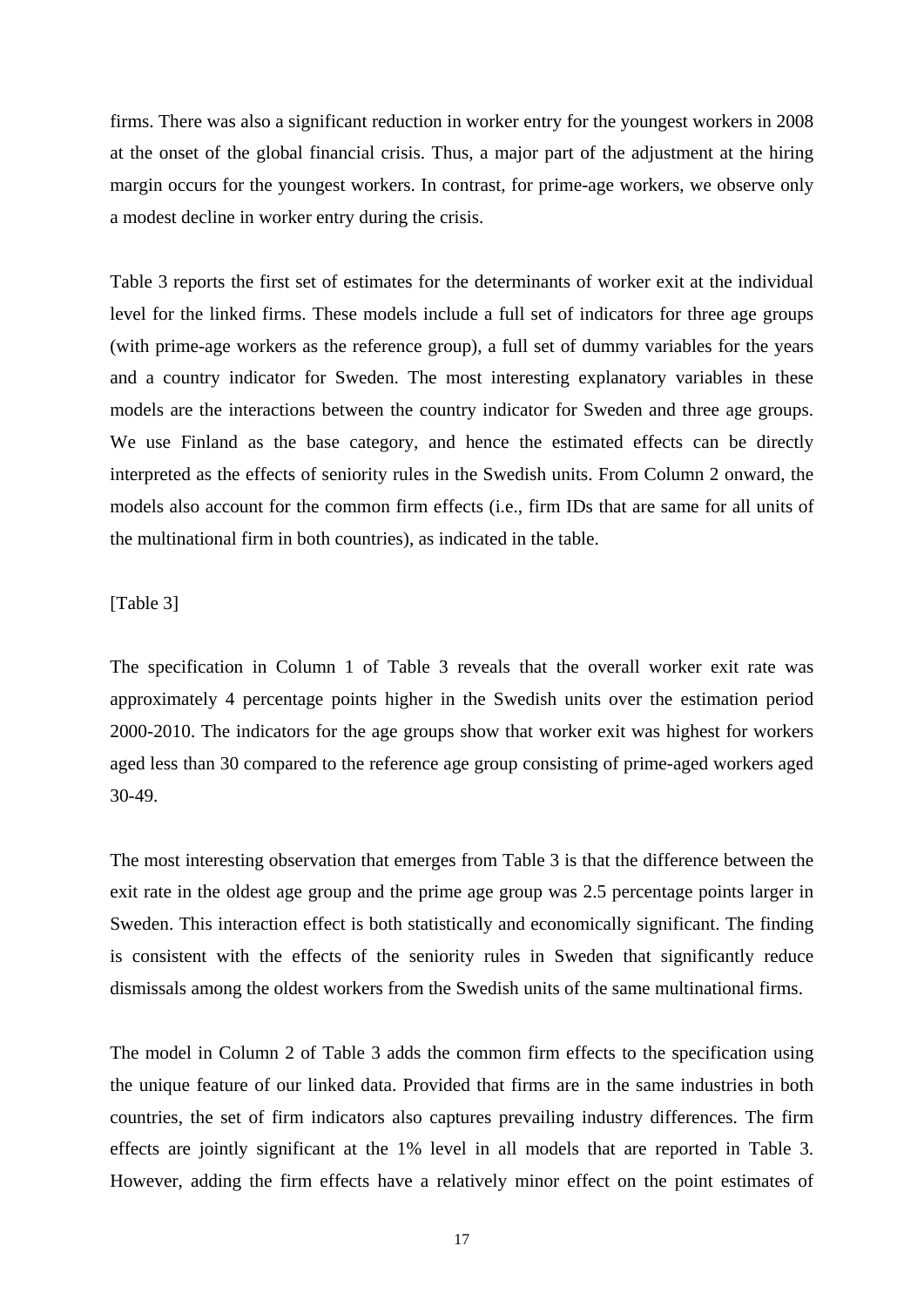interest, and their addition does not qualitatively alter the results in Column 1. The difference in the exit rates between the oldest age group and the prime age group is 2.8 percentage points larger in Sweden. The specification in Column 3 adds a full set of year and firm interactions to the estimated model. The point estimate of interest remains essentially unchanged in this specification.<sup>4</sup>

A potential concern for the interpretation of the estimates as the effects of the seniority rules enforced in Sweden is that the estimates for the oldest workers in Table 3 may reflect the differences in early retirement schemes between the two countries. For this reason, in Column 4, we have excluded those who are older than 60 from the estimation sample. The earlier result for the oldest age group is confirmed in this specification. In fact, the point estimate of interest is even larger in this model. Thus, we conclude from the results in Table 3 that the exit rate of the oldest employees compared to the prime age group is considerably lower in Sweden.<sup>5</sup>

#### **5.2. Worker exits by tenure and seniority**

Table 4 reports the results when we use either imputed tenure or both imputed tenure and seniority (i.e., rank within firm) as explanatory variables. The structure of the models is similar to the results in Table 3. Because of their statistical significance, all estimated models now include the firm effects. We find that worker exit is less likely for those who have a long (imputed) tenure (Column 1). The interaction term between imputed tenure and the country indicator for Sweden shows that the effect of tenure is to reduce exits slightly more in the Swedish units (Column 1).

[Table 4]

1

<sup>&</sup>lt;sup>4</sup> We have also estimated a set of models that add some key individual-level controls such as gender to the vector of explanatory variables. Their addition has only a marginal effect on the point estimates of interest.

 $<sup>5</sup>$  Appendix Table A1 reports estimates for the determinants of worker entry at the firm level for the linked firms.</sup> We use the firm level in this analysis because entry cannot be consistently defined at the individual level. Observation is country–age group–firm–year cell. These estimates are weighted by firm size. The most interesting finding that emerges from these regressions is that there is no statistically significant difference in worker entry between the units that are located in Sweden vs. Finland in terms of age groups. The result remains intact when we add common firm effects (Column 2) and use the narrower estimation window that is dominated by the global financial crisis (Column 3).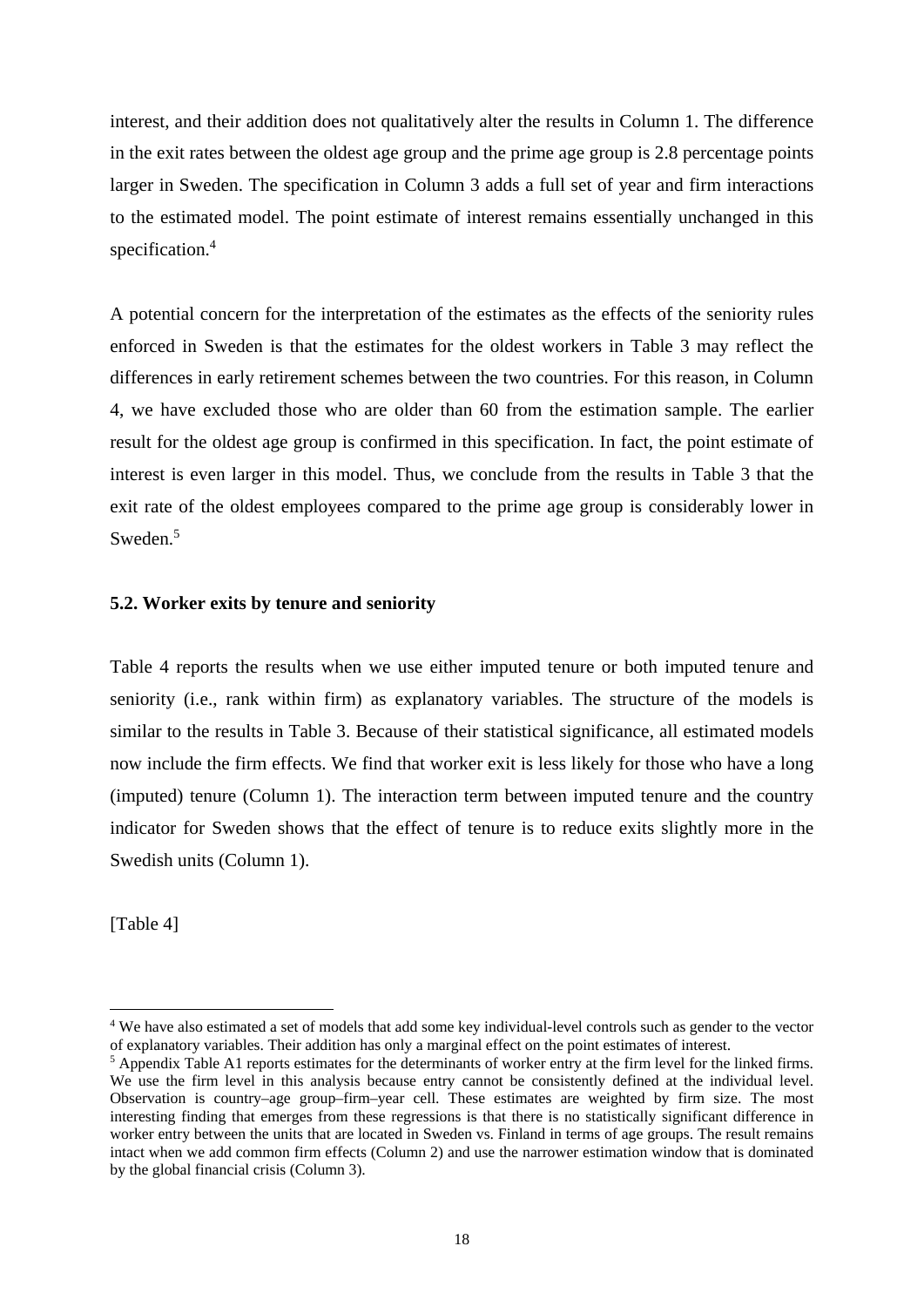Column 2 adds seniority to the model. Our measure of seniority is the decile to which the worker belongs when ranked according to tenure within the firm. The estimate indicates that worker exit is substantially less likely for workers with higher seniority within a firm (Column 2). We find that those with higher seniority have a significantly lower exit probability from the Swedish units relative to the Finnish units.

In Column 3 of Table 4, we also add the age groups from Table 3 to the specification and their interactions with a country indicator for Sweden. Importantly, the earlier conclusion for the workers with higher seniority in the Swedish units of the same multinational firms remains unchanged in this specification.

Following the structure of Table 3, in Column 4 of Table 4, we estimate the specification by excluding those workers who are older than 60. The pattern remains intact. Our findings for seniority are consistent with the effects of last-in-first-out rules on the worker exit rates in Sweden. These results also support our earlier conclusion that used employee's age as a crude measure of tenure.

#### **5.3. Worker exits by tenure and seniority in expanding vs. shrinking firms**

To identify the effects of seniority rules, we next proceed to examine worker exits separately in expanding or stable and in shrinking firms. This setting is interesting because seniority rules should have more 'bite' in firms that need to reduce workers. We therefore split the data to firms where employment increases by more than 10% compared to the previous year, where employment declines by more than 10%, and to firms where employment stays within 10% of the previous year. As there were no notable differences between the stable and the expanding firms we have combined these groups and compare the patterns in these firms to the shrinking firms.

In Figures 4 and 5 we report the effects of tenure and seniority on the exit rates. The estimates plotted in the figure are based on a linear regression model where the exit rates are explained by the firm effects and year, age, tenure and seniority – all interacted with the country effect. Age effects are controlled by using indicators for ten-year age intervals allowing nonlinear patterns. The effect of tenure and seniority on worker exit rates are also unlikely to be linear. For this reason, we use indicators for each possible level of tenure and model the effect of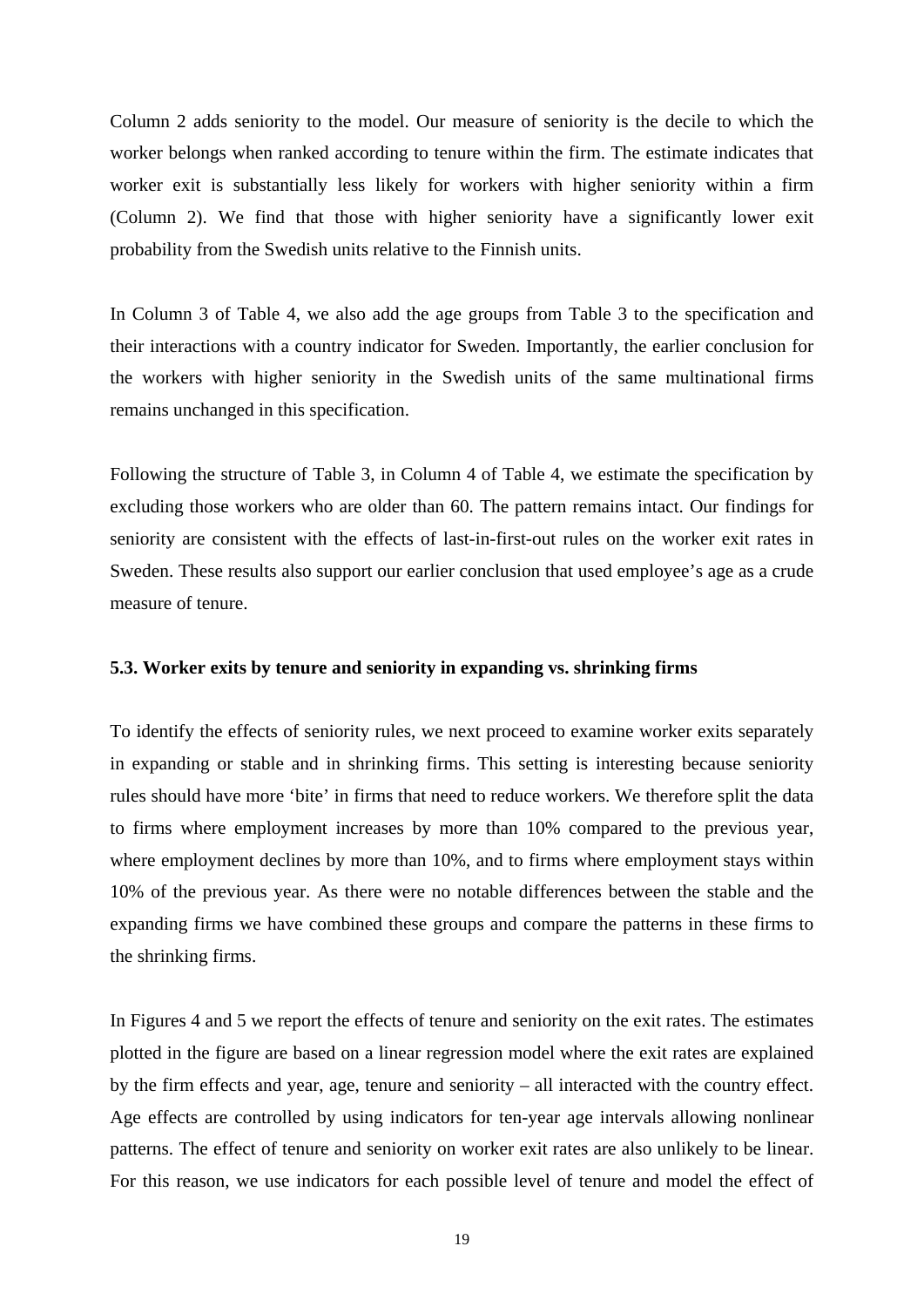seniority by adding indicators for each decile of within-firm seniority. To facilitate interpretation of the seniority profiles, the estimates are normalized to median seniority in the figures. The upper panels of Figures 4-5 show the estimated profiles, and the lower panels document the differences in the profiles between the Swedish and Finnish units. To assess the statistical significance of the differences, we provide conservative confidence intervals for the estimates by clustering at the common firm identifier level.

#### [Figures 4-5]

We find that the worker exit rates are generally much lower for those workers with longer tenure and higher seniority in both Sweden and Finland (Figures 4-5). This pattern that applies to expanding and shrinking firms is consistent with the estimation results in Table 4.

Regarding the cross-country differences in the effects of tenure and seniority we find some indications that seniority rules affect exit rates in the shrinking firms. Increasing tenure has a monotonously decreasing effect on the exit rates in Sweden while in Finland the pattern is somewhat U-shaped so that the workers with highest tenure are relatively more likely to exit in Finland. Also the effect of seniority is slightly different. An increase in seniority decreases the exit rates more in the Swedish units than in the Finnish units of the same firms. However, with clustered standard errors these differences are not statistically significant.

#### **5.4. Effects on seniority–wage profile**

To examine the effects of seniority rules on wage formation, we estimate a set of regressionadjusted seniority-wage profiles. We use the logarithm of the standardized measure of total (hourly) wages that are trimmed at the  $1<sup>st</sup>$  and  $99<sup>th</sup>$  percentiles. We estimate the profiles for the full-time blue- and white-collar workers that have a weekly working time of 30-45 hours. Seniority is calculated separately for blue-collar and white-collar workers. To allow for the nonlinear effects of seniority on wages, we use indicators for each decile of seniority as in Figures 4-5.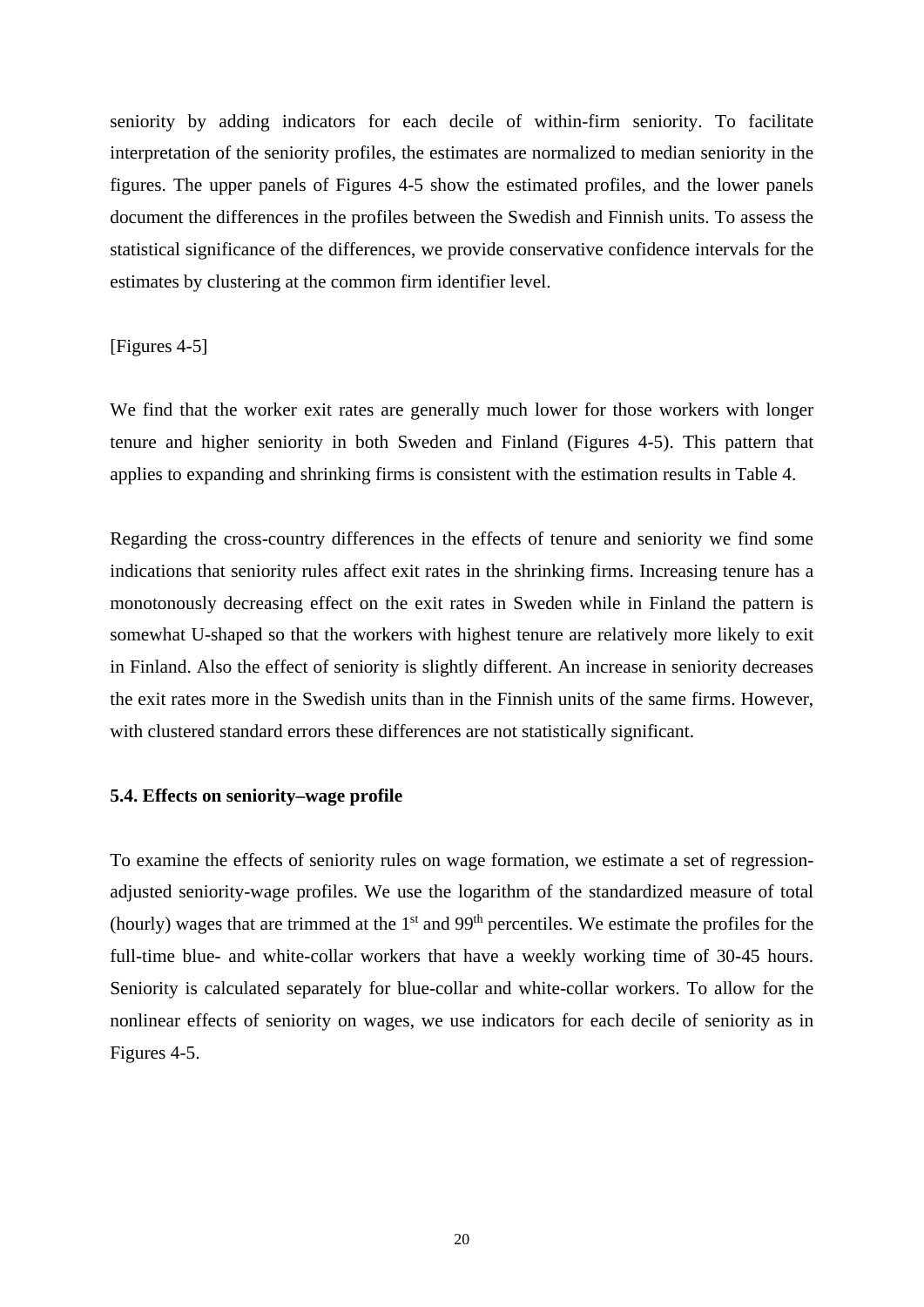The regression-adjusted seniority-wage profiles are based on regression models that account for the worker-firm (i.e., spell-specific) fixed effects, country and year.<sup>6</sup> Tenure and age are controlled for non-parametrically and their effects are allowed to vary across county. Note that the effect of seniority is identified even after controlling for the effects of tenure and including spell-specific fixed effects because seniority is affected also by the tenure distribution among other workers in the firm (see Buhai et al., 2014). Standard errors are clustered at the firm level.

We find higher returns to seniority for above-median-seniority workers in Sweden (Figure 6). This pattern is consistent with seniority rules increasing the relative individual-level bargaining power of older workers in the Swedish units of multinational firms. The pattern remains intact if we estimate the seniority-wage profiles only for those who are younger than 55.

[Figure 6]

Importantly, the regression-adjusted seniority-wage profiles differ significantly for blue- and white-collar workers (Figure  $7$ ).<sup>7</sup> Swedish blue-collar workers earn a substantial and robust seniority wage premium while seniority has no effect on wages in Finland beyond the lowest decile. For the white-collar workers the seniority wage profiles are more similar the only notable difference occurring at the lower tail of the seniority distribution. Available evidence suggests that this is probably due to higher minimum wages in Sweden. For example, in construction, retail and the hotels and restaurant sector, the union-bargained minimum wages are approximately 10 percentage points higher, relative to the average manufacturing wage for production workers, in Sweden than in Finland (Skedinger, 2010b).<sup>8</sup>

[Figure 7]

1

<sup>&</sup>lt;sup>6</sup> Buhai et al. (2014) also estimate models that account for spell-specific fixed effects.<br><sup>7</sup> There is a larger frection of white collar workers in Sweden compared to Fink

 $7$  There is a larger fraction of white-collar workers in Sweden compared to Finland due to the location of headquarters of Swedish multinational firms.

<sup>&</sup>lt;sup>8</sup> For 20-year-old unskilled workers with no previous experience, the minimum wage bite in Sweden and Finland, thus calculated, amounted to 50% and 40%, respectively, in construction, 56% and 44%, respectively, in retail, and 55% and 44%, respectively in hotels and restaurants, in 2006.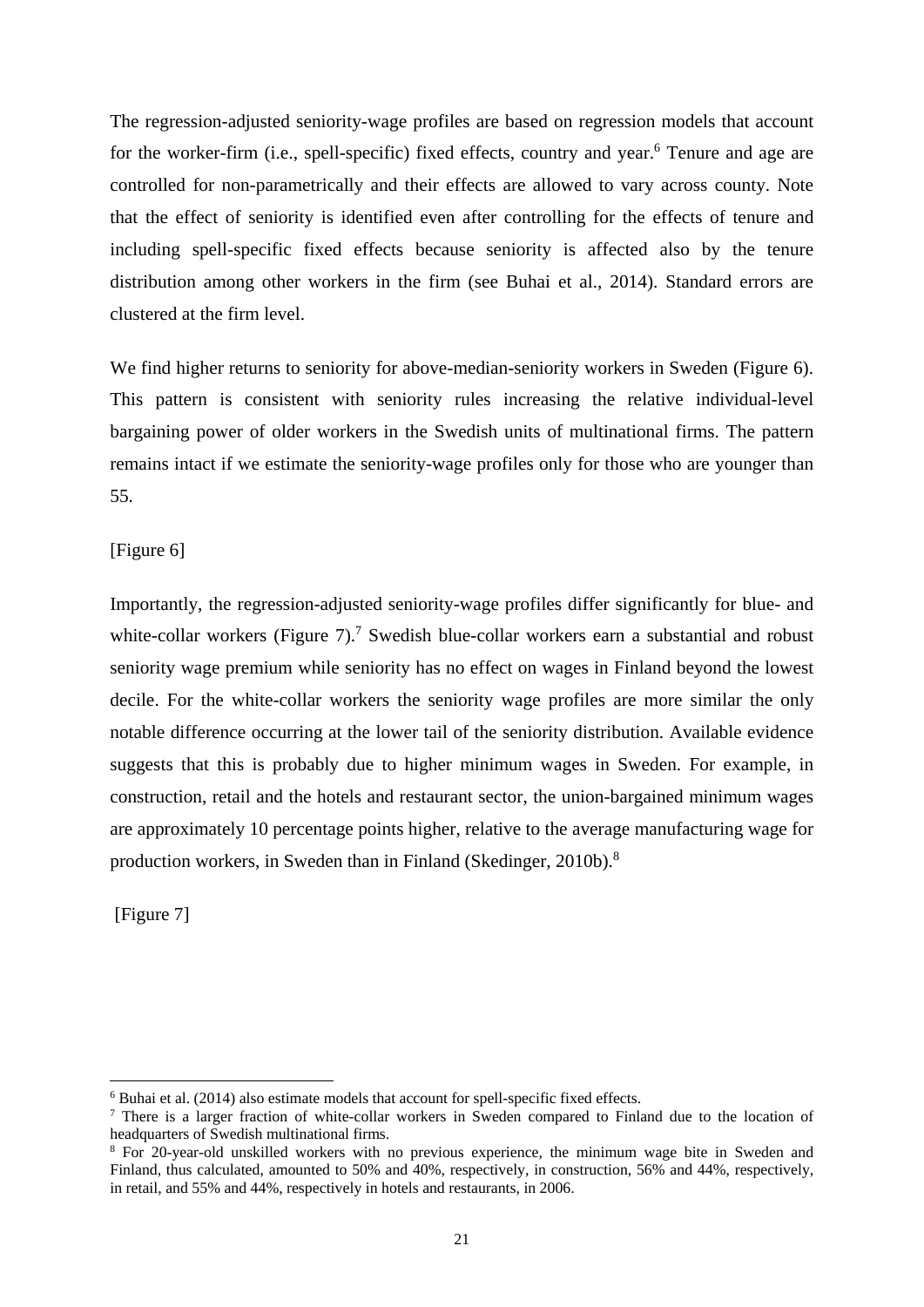#### **6. Conclusions**

The effects of institutions are challenging to analyze with standard cross-country data because countries are very difficult to make fully comparable. On the other hand, single-country studies tend to suffer from relatively minor variation in these institutions and from external effects, as it is seldom possible to exclude the possibility that reforms targeted to specific groups or firms also affect others indirectly.

We shed fresh light on the workings of labor market institutions by creating a novel type of international data. It is the first-ever effort to create a multi-country linked employeremployee data set with firms matched across countries. The data contain information on workers and firms in matched firms operating in two countries, Finland and Sweden. Therefore, it is possible to identify workers in the respective countries who share a common employer. While our research focused on the specific effects of seniority rules, the new type of multi-country linked employer-employee data that we constructed also holds promise for studies examining other key labor market institutions and their impacts.

Seniority rules, which are firmly specified by law in Sweden but not in Finland, stipulate that employees be laid off in inverse order of seniority when firms dismiss workers for economic reasons. Our results show that seniority rules have effects on worker mobility and wages. Seniority rules protect the oldest workers against dismissals. The exit rates of older, more senior workers are significantly smaller in a country with tighter seniority rules. The effect of seniority rules on worker exit is more pronounced in shrinking firms. We also document that seniority rules cause steeper seniority-wage profiles, which is consistent with increased bargaining power for those who have stayed with the same firm for longer.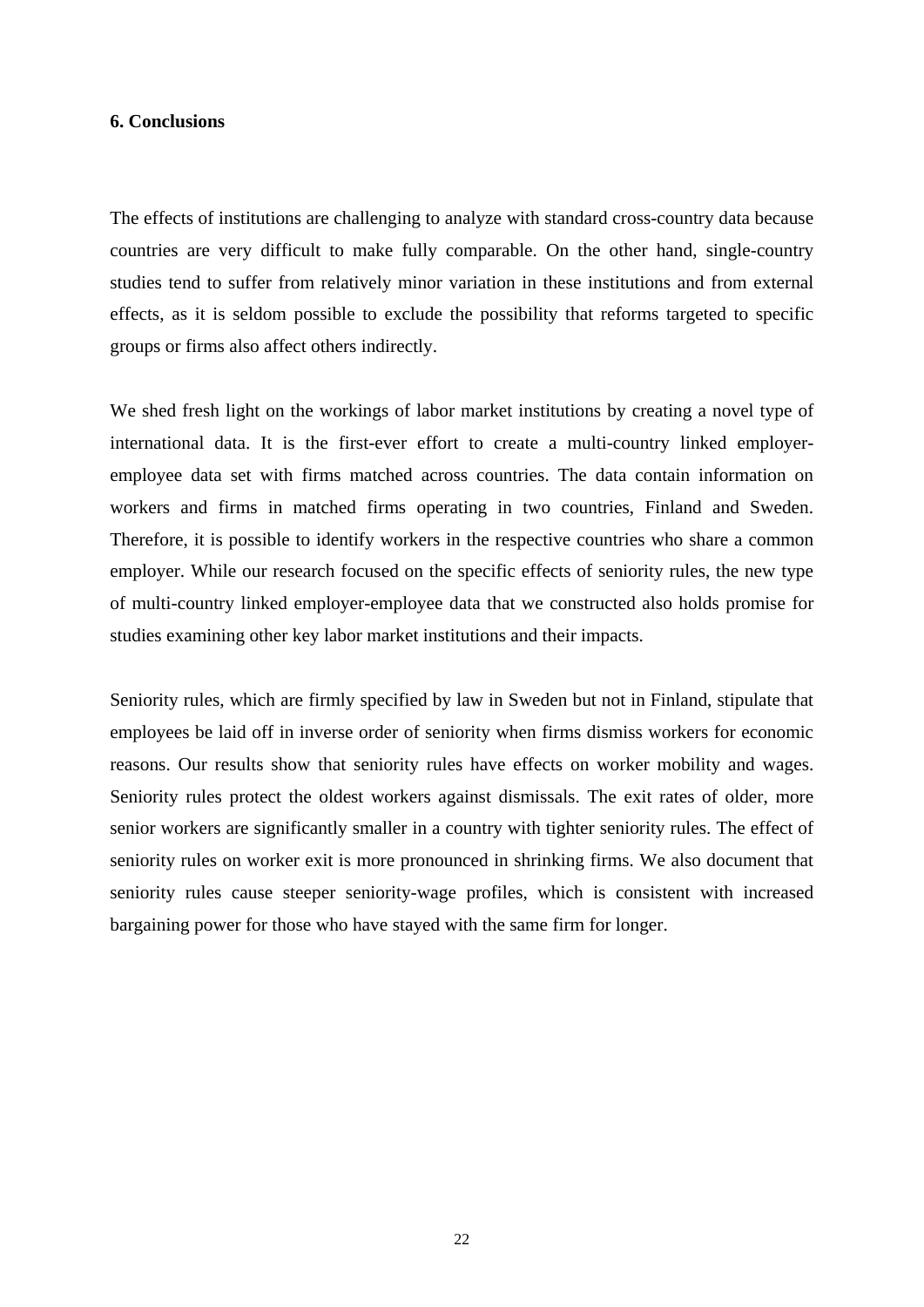#### **References**

Autor, D.H., Kerr, W.R. and Kugler, A.D. (2007), Does employment protection reduce productivity? Evidence from U.S. states, Economic Journal 117, F189–F217.

von Below, D. and Skogman Thoursie, P. (2010), Last-in first-out? Estimating the effect of seniority rules in Sweden, Labour Economics 17, 987–997.

Bergström, O. (2011), Regler vid driftsinskränkningar i viktiga konkurrentländer, in Rudeberg, S. and Hedlund, H., Faktiska konsekvenser av turordningsregler i LAS och kollektivavtal, Confederation of Swedish Enterprise and the Swedish Federation of Salaried Employees in Industry and Services, Stockholm.

Boeri, T. and Jimeno, J.F. (2005), The effects of employment protection: Learning from variable enforcement, European Economic Review 49, 2057–2077.

Boeri, T. and Van Ours, J. (2013), The Economics of Imperfect Labor Markets. Princeton: Princeton University Press.

Buhai, I.S., Portela, M.A., Teulings, C.N. and van Vuuren, A. (2014), Returns to tenure or seniority? Econometrica 82, 705–730.

Burgess, S., Knetter, M. and Michelacci, C. (2000), Employment and output adjustment in the OECD: A disaggregate analysis of the role of job security provisions, Economica 67, 419– 435.

Centeno, M. and Novo, A.A. (2014), Paying for others' protection: Causal evidence on wages in a two-tier system, Discussion Paper No 8702, IZA, Bonn.

Confederation of Swedish Enterprise (2012), Slutsatser ur de partsgemensamma rapporterna om faktiska konsekvenser av LAS turordningsregler, Confederation of Swedish Enterprise, Stockholm.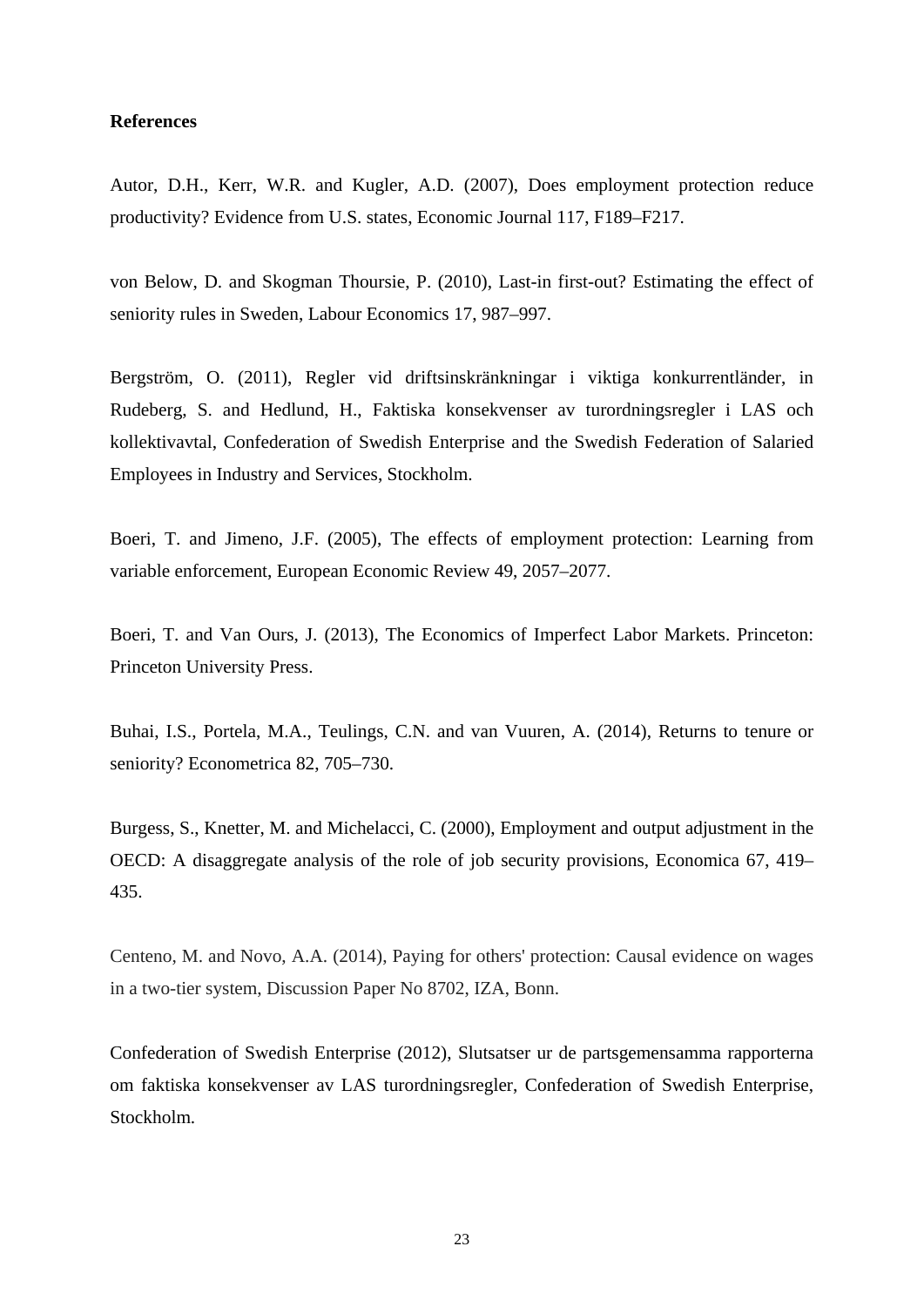Haltiwanger, J., Scarpetta, S. and Schweiger, H. (2006), Assessing job flows across countries: The role of industry, firm size and regulations, Discussion Paper 2450, IZA, Bonn.

Jovanovic, B. (1979), Job matching and the theory of turnover, Journal of Political Economy 87, 972–990.

Kahn, L.M. (2007), The impact of employment protection mandates on demographic temporary employment patterns: International microeconomic evidence, Economic Journal 117, F333–356.

Kugler, A.D. (2004), The effect of job security regulations on labor market flexibility: Evidence from the Colombian labor market reform, in Heckman, J. and Pagés, C. (eds.), Law and employment: Lessons from Latin America and the Caribbean, NBER Conference Report series. Chicago and London: University of Chicago Press.

Kugler, A. and Pica, G. (2008), Effects of employment protection on worker and job flows: Evidence from the 1990 Italian reform, Labour Economics 15, 78–95.

Lafontaine, F. and Sivadasan, J. (2009), Do labor market rigidities have microeconomic effects? Evidence from within the firm, American Economic Journal: Applied Economics 1, 88–127.

Larsson, H., Larsson, S., Oscarsson, E. and Maier Söderberg, L. (2013), LAS i förändring – ett kunskapsunderlag om anställningsskydd, kompetens och omställning. Stockholm: Swedish Confederation of Professional Associations.

Lazear, E.P. (1979), Why is there mandatory retirement? Journal of Political Economy 87, 1261–1284.

Lazear, E. (1990), Job security provisions and employment, Quarterly Journal of Economics 105, 699–726.

Leonardi, M. and Pica, G. (2013), Who pays for it? The heterogeneous wage effects of employment protection legislation. Economic Journal 123, 1236–1278.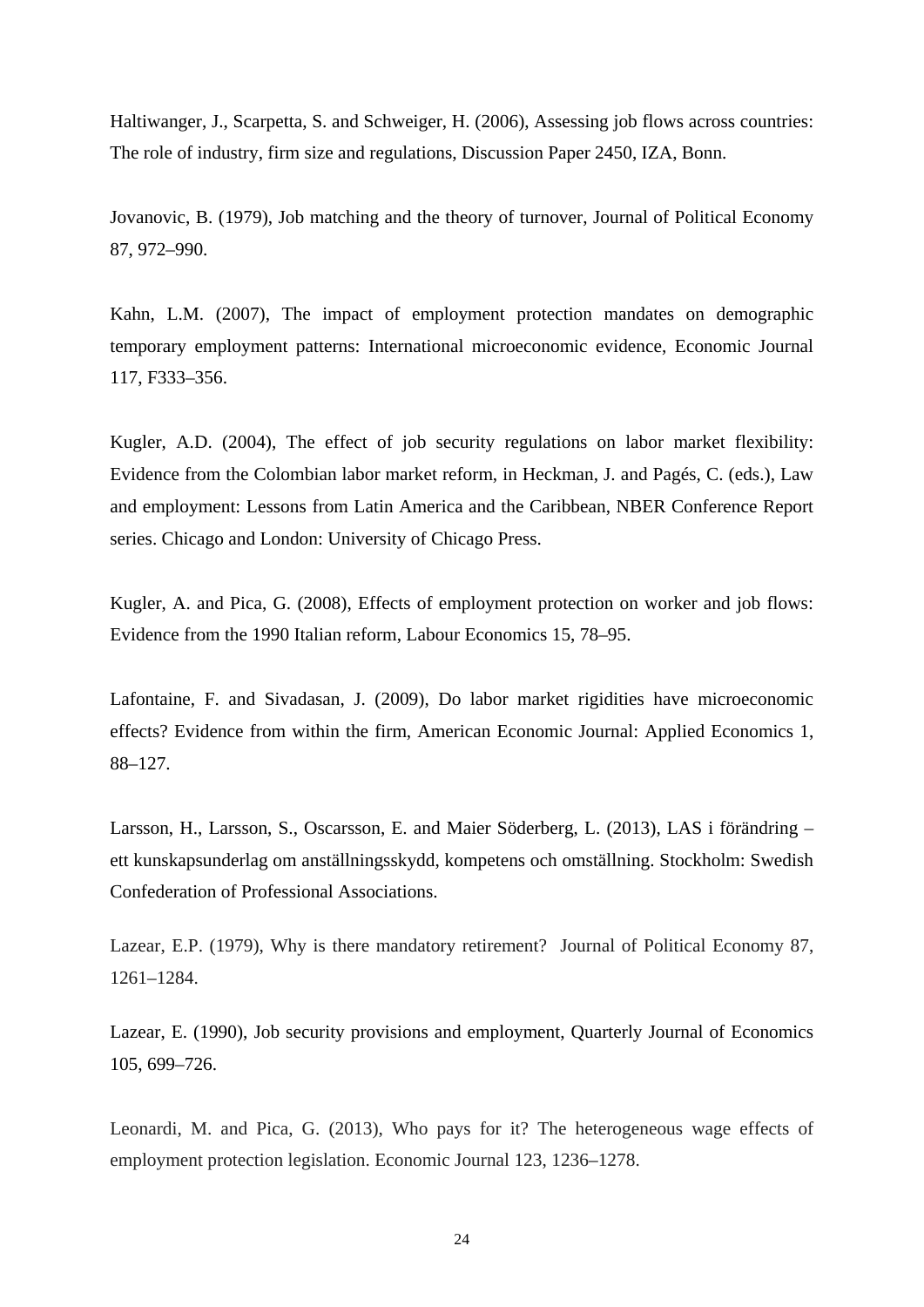Lindbeck, A. and Snower, D.J. (2001), Insiders versus outsiders. Journal of Economic Perspectives 15, 165–188.

Martins, P. (2009), Dismissals for cause: The difference that just eight paragraphs can make, Journal of Labor Economics 27, 257–279.

Messina, J. and Vallanti, G. (2007), Job flow dynamics and firing restrictions: Evidence from Europe, Economic Journal 117, F279–F301.

Nickell, S. and Layard, R. (1999), Labor market institutions and economic performance, in Ashenfelter, O. and Card, D. (eds.), Handbook of labor cconomics, Volume 3, Amsterdam: Elsevier Science, North Holland.

OECD (2013), Education at a Glance, Paris, OECD.

Skedinger, P. (2010a), Employment Protection Legislation: Evolution, Effects, Winners and Losers. Edward Elgar Publishing.

Skedinger, P. (2010b), Sweden: A minimum wage model in need of modification, in Vaughan-Whitehead, D. (ed.), The minimum wage revisited in the enlarged EU, Edward Elgar, Cheltenham, UK, and Northampton, MA, US, and ILO, Geneva.

Tuominen, E. (2013), Flexible retirement age in Finland. The evaluation of the Finnish flexible retirement scheme in light of employer and employee surveys. Working Paper No. 03/2013, Finnish Centre for Pensions,.

van der Wiel, K. (2010), Better protected, better paid: Evidence on how employment protection affects wages, Labour Economics 17, 16–26.

World Bank (2015), Doing business 2016, Washington D.C.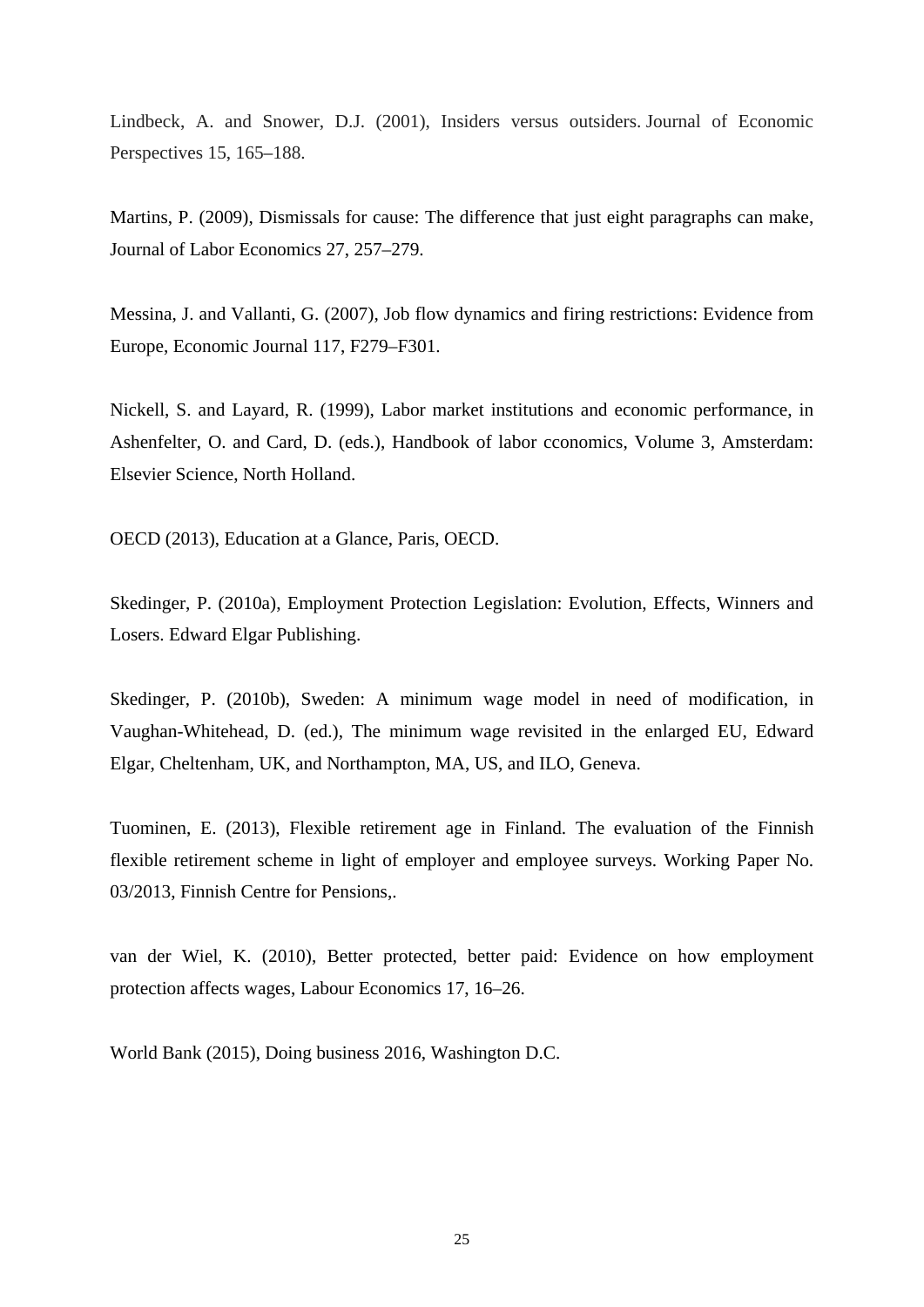

Figure 1. Macroeconomic indicators in Finland and Sweden.

Source: Eurostat.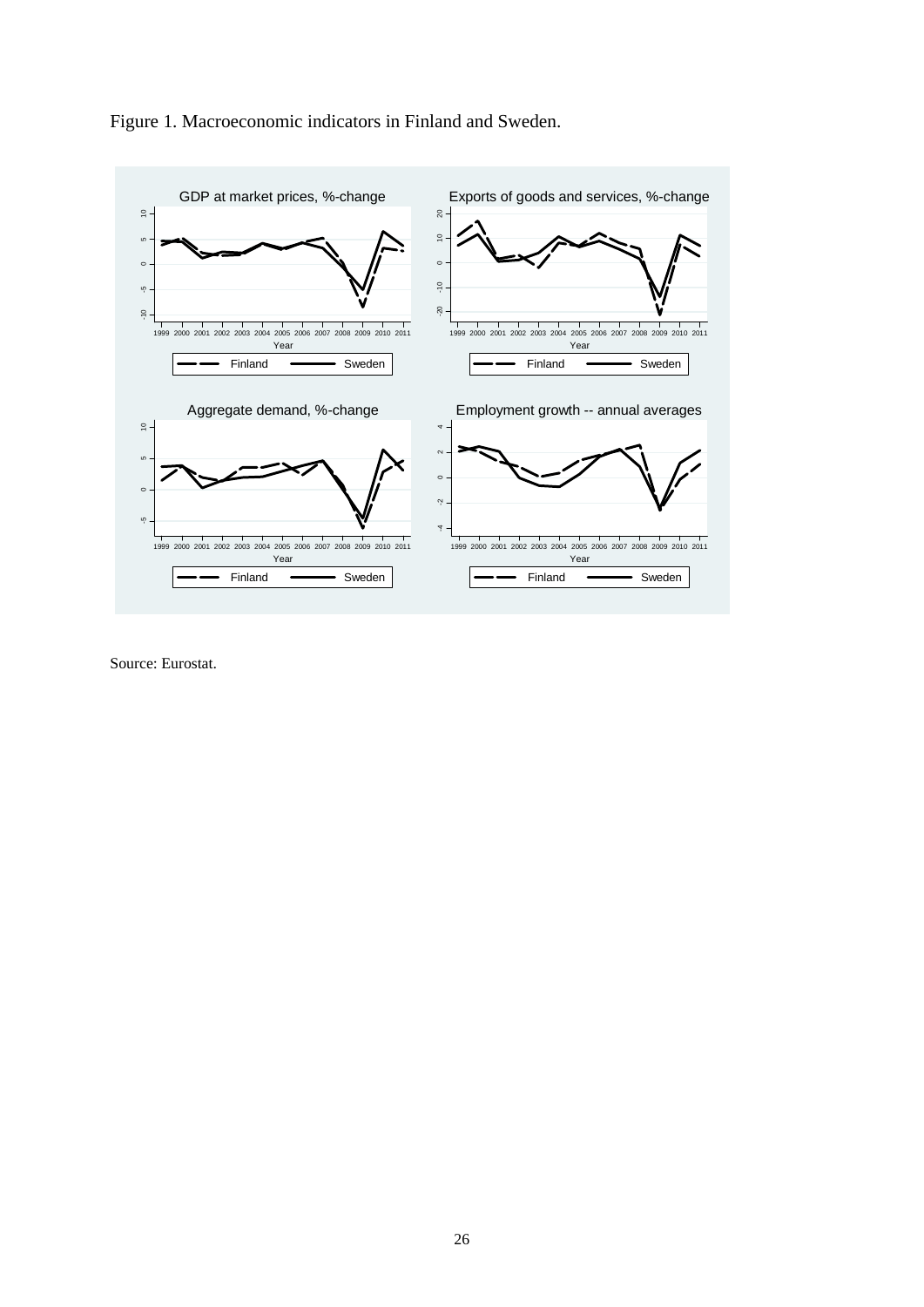|           |        | Sweden    |         | Finland |
|-----------|--------|-----------|---------|---------|
|           | Firms  | Workers   | Firms   | Workers |
|           |        |           |         |         |
| 2000      | 81     | 114 176   | 73      | 62 145  |
| 2001      | 75     | 105 141   | 82      | 63 815  |
| 2002      | 76     | 113 978   | 85      | 64738   |
| 2003      | 76     | 105 829   | 88      | 60 125  |
| 2004      | 78     | 113 544   | 86      | 56 105  |
| 2005      | 85     | 114 624   | 94      | 59 29 5 |
| 2006      | 86     | 120 107   | 99      | 61 789  |
| 2007      | 87     | 125 129   | 109     | 65 78 6 |
| 2008      | 85     | 125 757   | 117     | 61 864  |
| 2009      | 98     | 128 546   | 113     | 60 507  |
| 2010      | 101    | 129 709   | 115     | 58 270  |
| 2011      | 95     | 131761    | 120     | 64 262  |
| $N$ (obs) | 1 0 23 | 1 428 301 | 1 1 8 1 | 738 701 |

Table 1. The number of firms and workers in the linked data.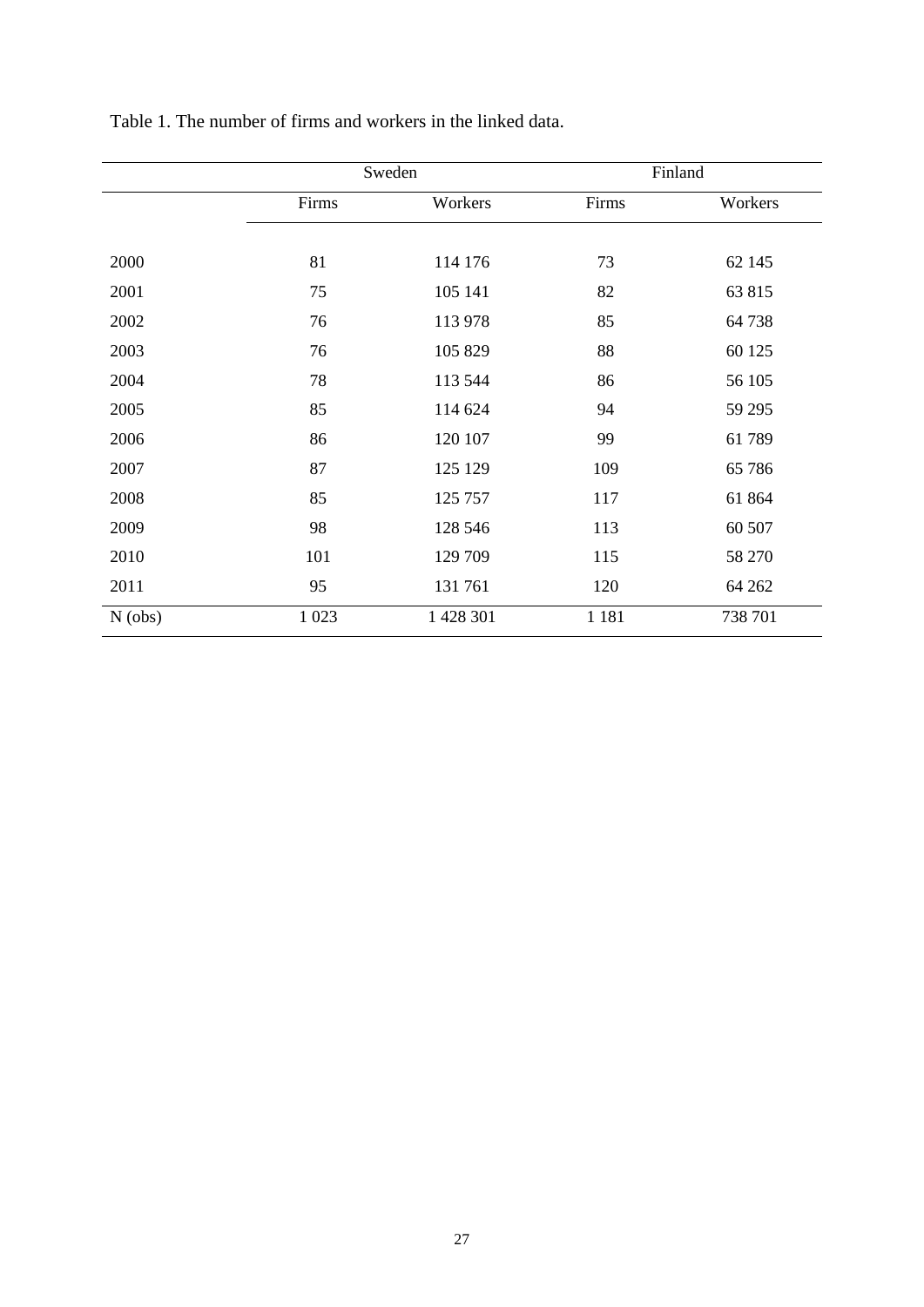|                               | Sweden | Finland |
|-------------------------------|--------|---------|
|                               |        |         |
| Average age                   | 39.4   | 40.1    |
| Share of males                | 0.63   | 0.65    |
| Share of white-collar workers | 0.52   | 0.40    |
| Imputed tenure                | 4.3    | 5.5     |
| Average wage $(\oplus)$       | 19.8   | 18.4    |
| Usual weekly hours            | 36.2   | 37.2    |
| Worker exit rate              | 0.21   | 0.17    |
| Worker entry rate             | 0.21   | 0.16    |

Table 2. Mean employee characteristics in the linked Finnish and Swedish firms.

Notes: Average wage is deflated to the year 2000 level using the consumer price index and converted into euros using the average exchange rate for each year. White-collar / blue-collar work is defined using occupational codes.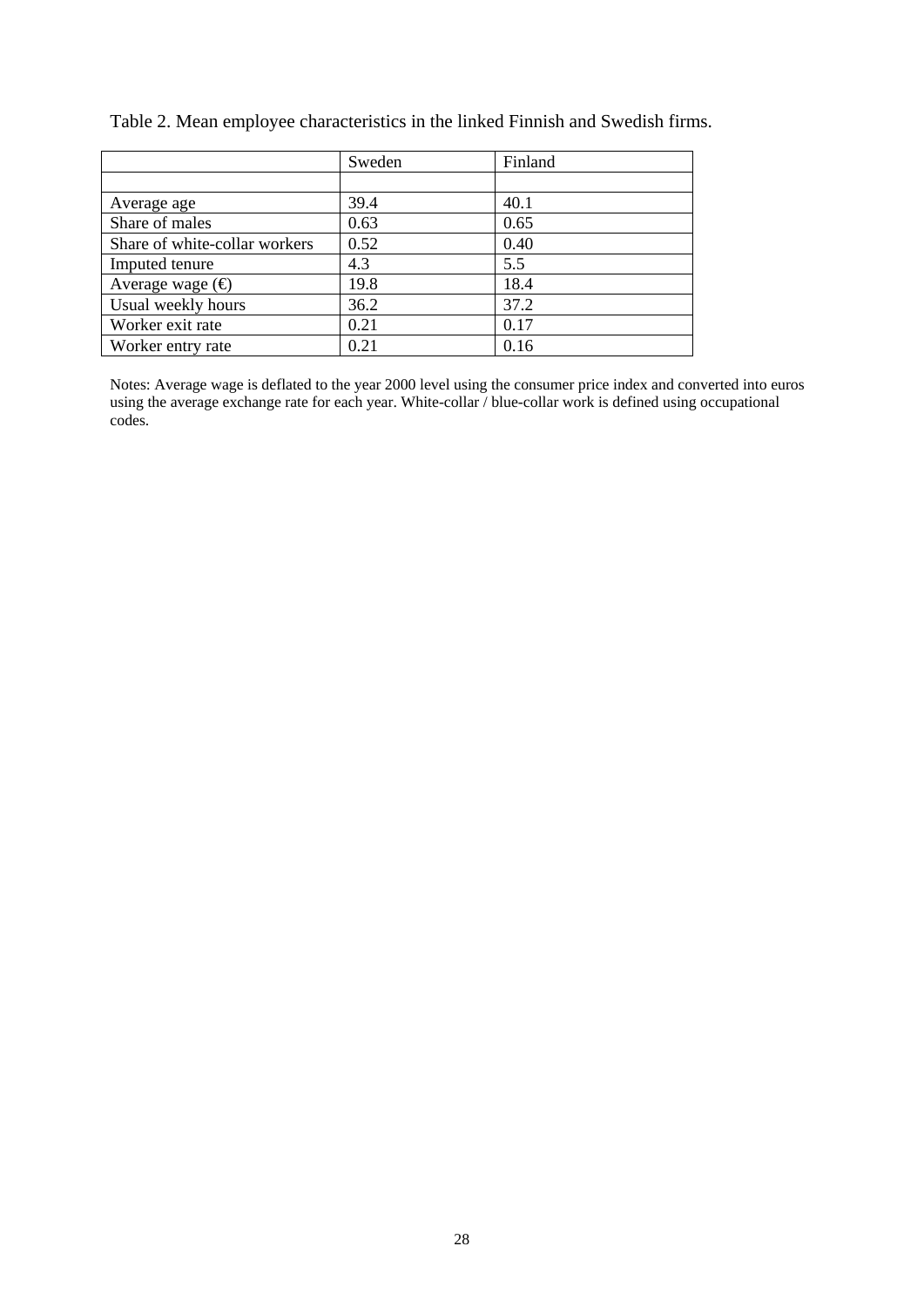



Notes: Exit rates are calculated based on firm ID changes using common firm definitions in both countries. See the text for a detailed description.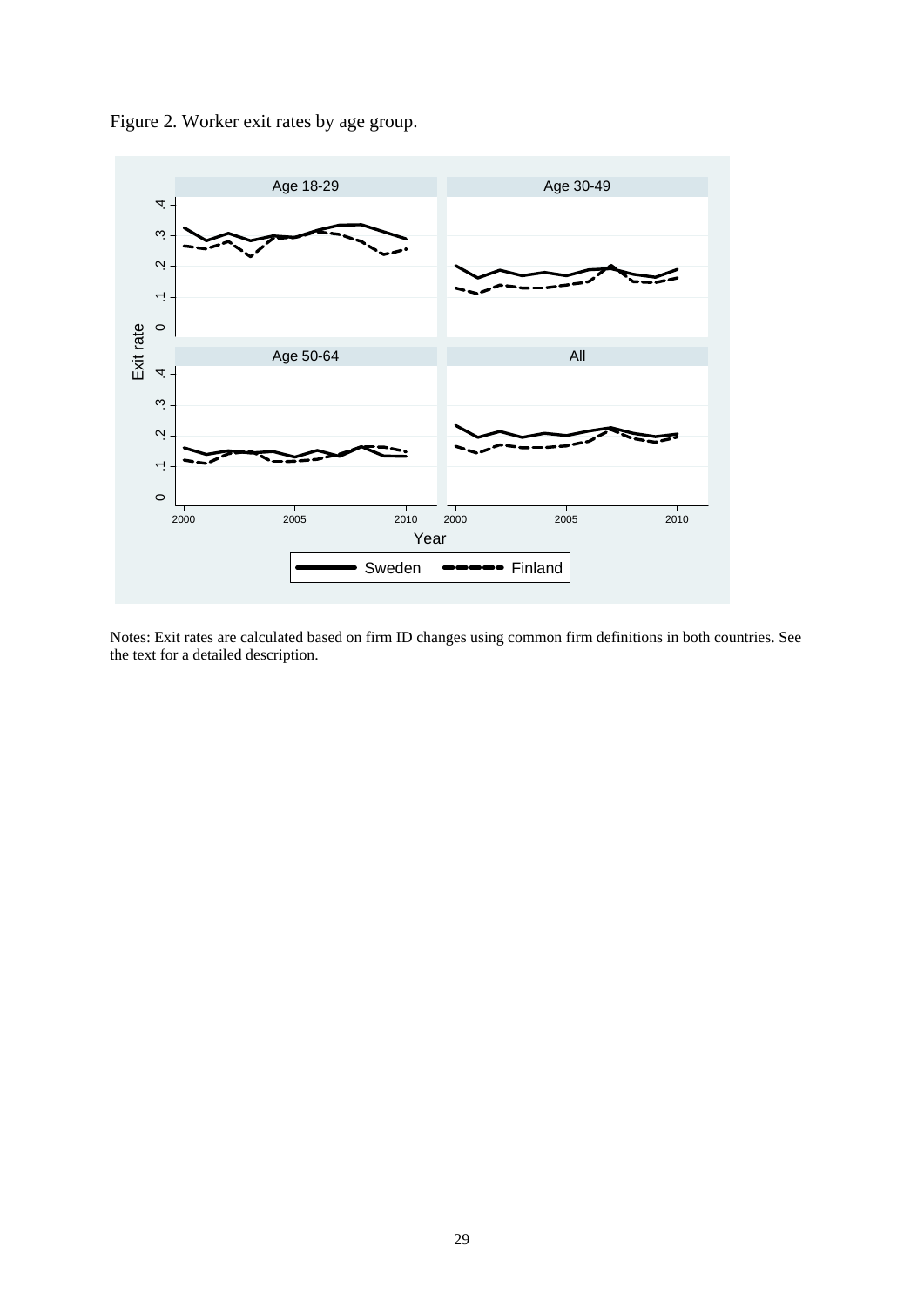



Notes: Entry rates are calculated based on firm ID changes using common firm definitions in both countries. See the text for a detailed description.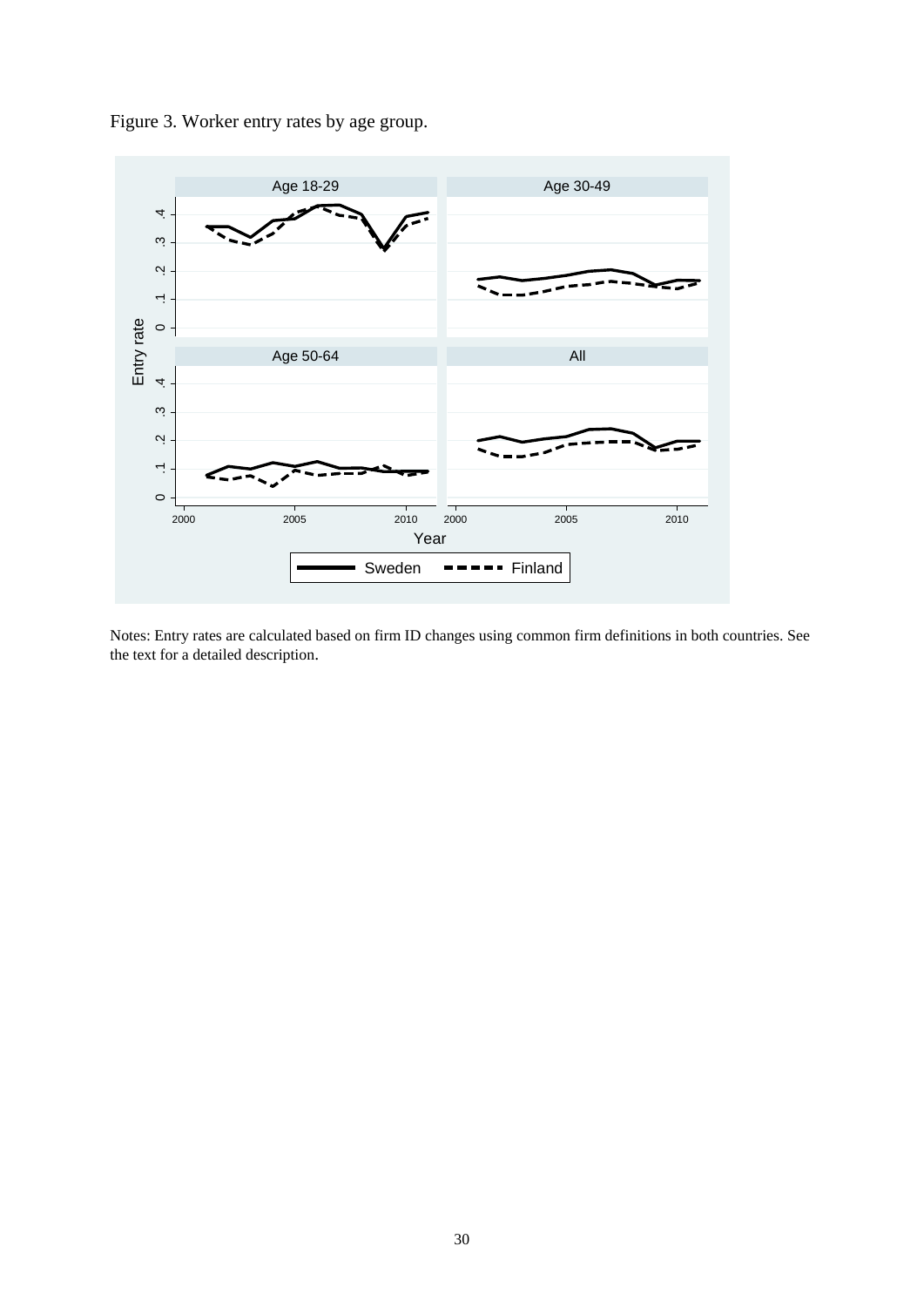|                                   | (1)         | (2)                       | (3)         | (4)         |
|-----------------------------------|-------------|---------------------------|-------------|-------------|
| Country indicator (Sweden)        | $0.039***$  | $0.053***$                | $0.051***$  | $0.030***$  |
|                                   | (0.001)     | (0.001)                   | (0.001)     | (0.001)     |
|                                   |             |                           |             |             |
| Age group $(18-29)$               | $0.171***$  | $0.163***$                | $0.163***$  | $0.162***$  |
|                                   | (0.001)     | (0.001)                   | (0.001)     | (0.001)     |
| Age group $(50-64)$               | $0.011***$  | $0.014***$                | $0.013***$  | $-0.008***$ |
|                                   | (0.001)     | (0.001)                   | (0.001)     | (0.001)     |
|                                   |             |                           |             |             |
| Sweden $\times$ age group (18-29) | $0.020***$  | $-0.010***$               | $-0.014***$ | $-0.006***$ |
|                                   | (0.002)     | (0.002)                   | $(-0.002)$  | (0.002)     |
| Sweden $\times$ age group (50-64) | $-0.025***$ | $-0.028***$               | $-0.026***$ | $-0.031***$ |
|                                   | (0.001)     | (0.001)                   | (0.001)     | (0.001)     |
|                                   |             |                           |             |             |
| Year effects                      | $\mathbf X$ | X                         | X           | X           |
| Firm effects                      |             | $\boldsymbol{\mathrm{X}}$ | X           | X           |
| Firm by year effects              |             |                           | X           | X           |
| Excluding those who are $60+$     |             |                           |             | X           |
|                                   |             |                           |             |             |
| $\mathbf N$                       | 1918 300    | 1918 300                  | 1918 300    | 1721472     |

Table 3. Determinants of worker exits at the individual level.

Notes: Estimation period 2000–2010. Reference age group is 30–49. Heteroskedasticity-robust standard errors are reported in parentheses: \*\*\*  $p<0.01$ , \*\*  $p<0.05$ , and \*  $p<0.1$ .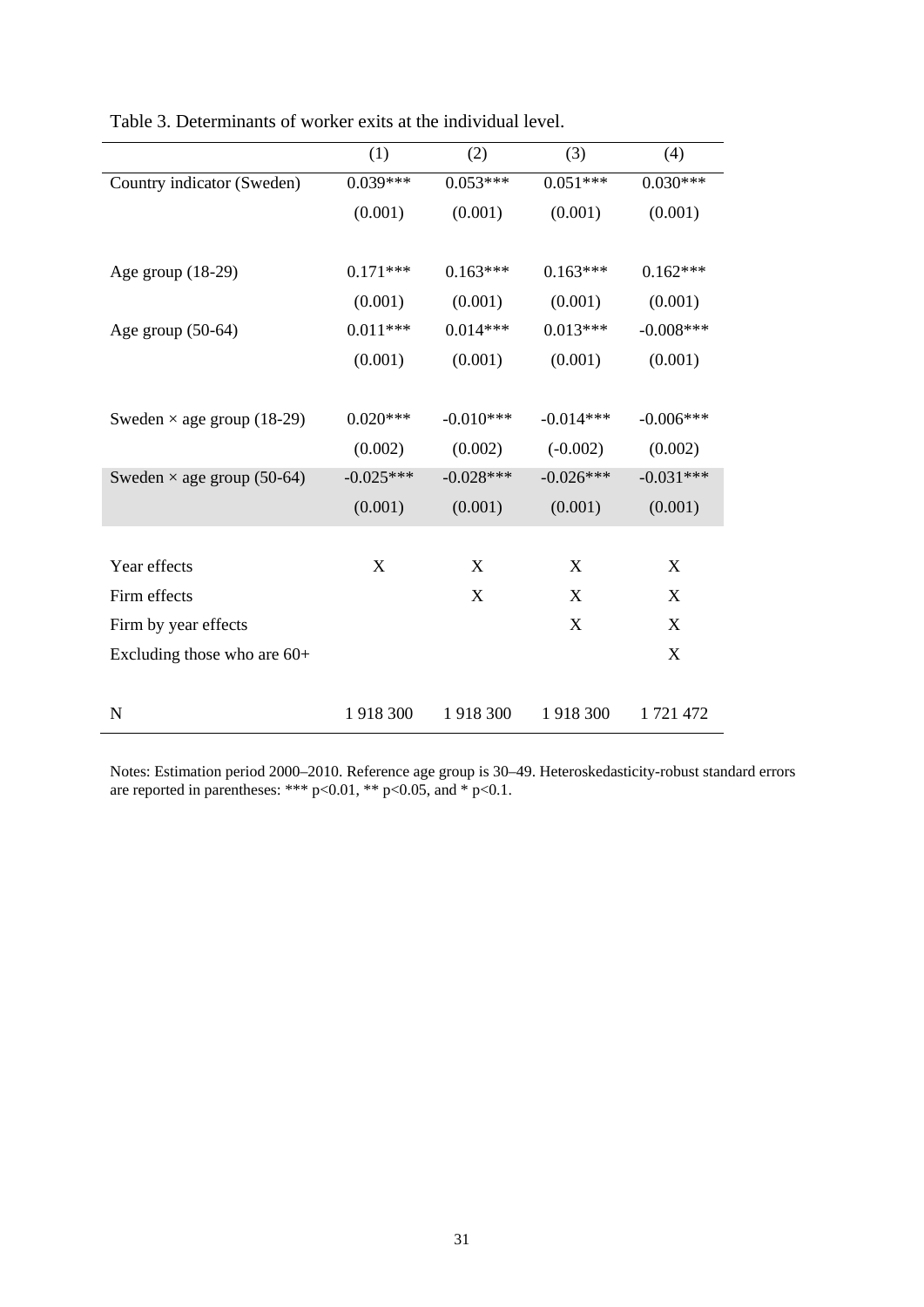|                                                     | (1)         | (2)                       | (3)         | (4)         |
|-----------------------------------------------------|-------------|---------------------------|-------------|-------------|
| Tenure (years)                                      | $-0.016***$ | $-0.004***$               | $-0.002***$ | $-0.003***$ |
|                                                     | (0.0001)    | (0.0002)                  | (0.0002)    | (0.0003)    |
| Tenure (years) $\times$ Sweden                      | $-0.002***$ | $0.0005***$               | $0.001***$  | $0.002***$  |
|                                                     | (0.0001)    | (0.0003)                  | (0.0003)    | (0.0003)    |
|                                                     |             |                           |             |             |
| Seniority                                           |             | $-0.182***$               | $-0.142***$ | $-0.148***$ |
|                                                     |             | (0.003)                   | (0.003)     | (0.004)     |
| Seniority $\times$ Sweden                           |             | $-0.009**$                | $-0.017***$ | $-0.020***$ |
|                                                     |             | (0.004)                   | (0.004)     | (0.004)     |
|                                                     |             |                           |             |             |
| Sweden $\times$ age group (18-29)                   |             |                           | $0.004**$   | $0.006***$  |
|                                                     |             |                           | (0.002)     | (0.002)     |
| Sweden $\times$ age group (50-64)                   |             |                           | $-0.029***$ | $-0.029***$ |
|                                                     |             |                           | (0.002)     | (0.002)     |
|                                                     |             |                           |             |             |
| Common firm effects                                 | X           | X                         | X           | X           |
| Age group effects                                   |             |                           | X           | X           |
| Country indicator (Sweden) $\times$ year<br>effects | X           | $\boldsymbol{\mathrm{X}}$ | X           | X           |
| Excluding those who are $60+$                       |             |                           |             | $\mathbf X$ |
|                                                     |             |                           |             |             |
| $\mathbf N$                                         | 1918 300    | 1918300                   | 1918 300    | 1 837 676   |

Table 4. Determinants of worker exits at the individual level.

Notes: Seniority is measured as the decile the worker belongs to when ranked according to tenure within the firm. Estimation period 2000–2010. Reference age group is 30–49 in Columns 3–4. Heteroskedasticity-robust standard errors are reported in parentheses: \*\*\*  $p<0.01$ , \*\*  $p<0.05$ , and \*  $p<0.1$ .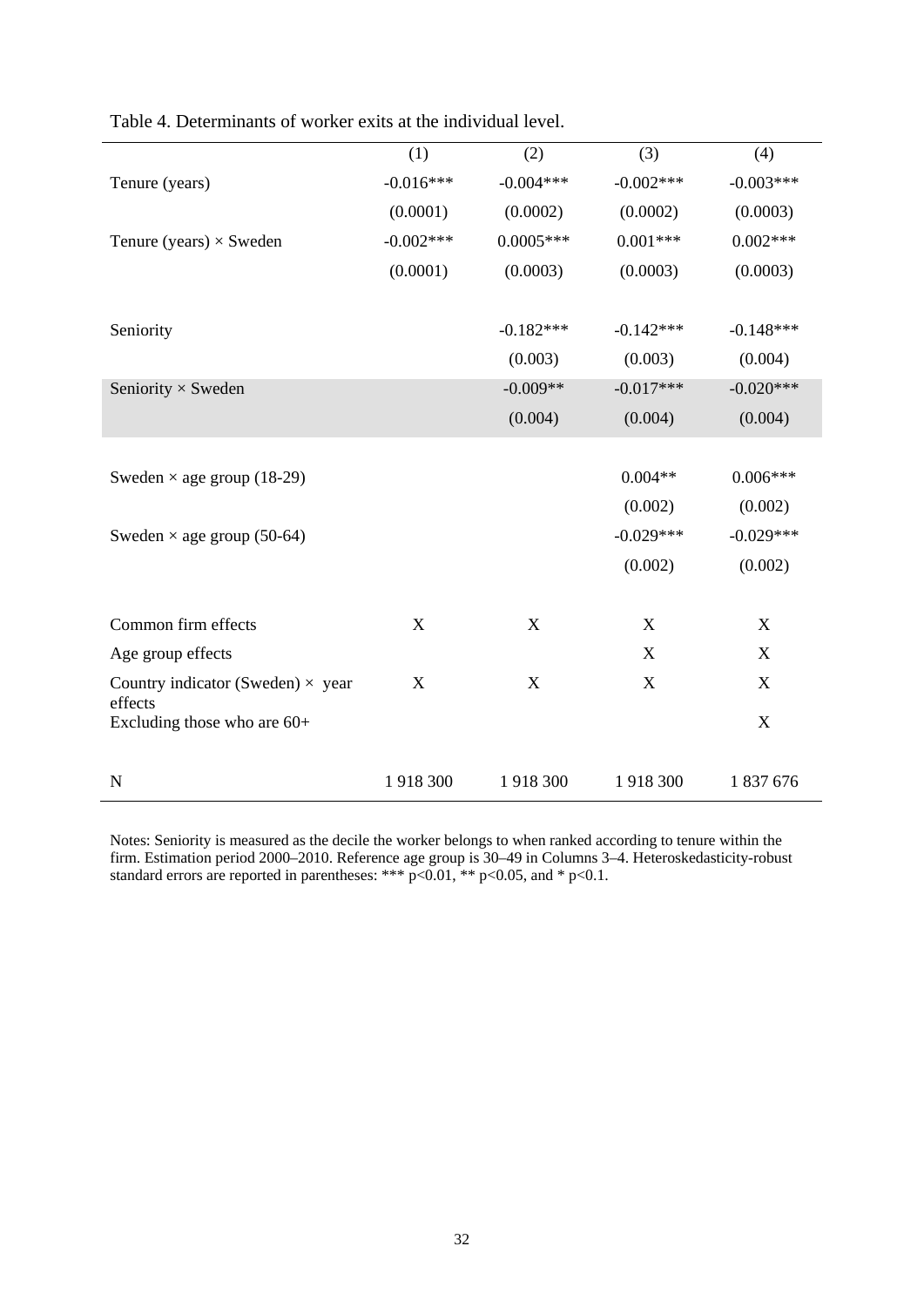

Figure 4. Effect of tenure and seniority on exit rates, stable and expanding firms.

Notes: Stable and expanding firms are defined based on employment growth, as described in the text. The 95% confidence intervals are indicated.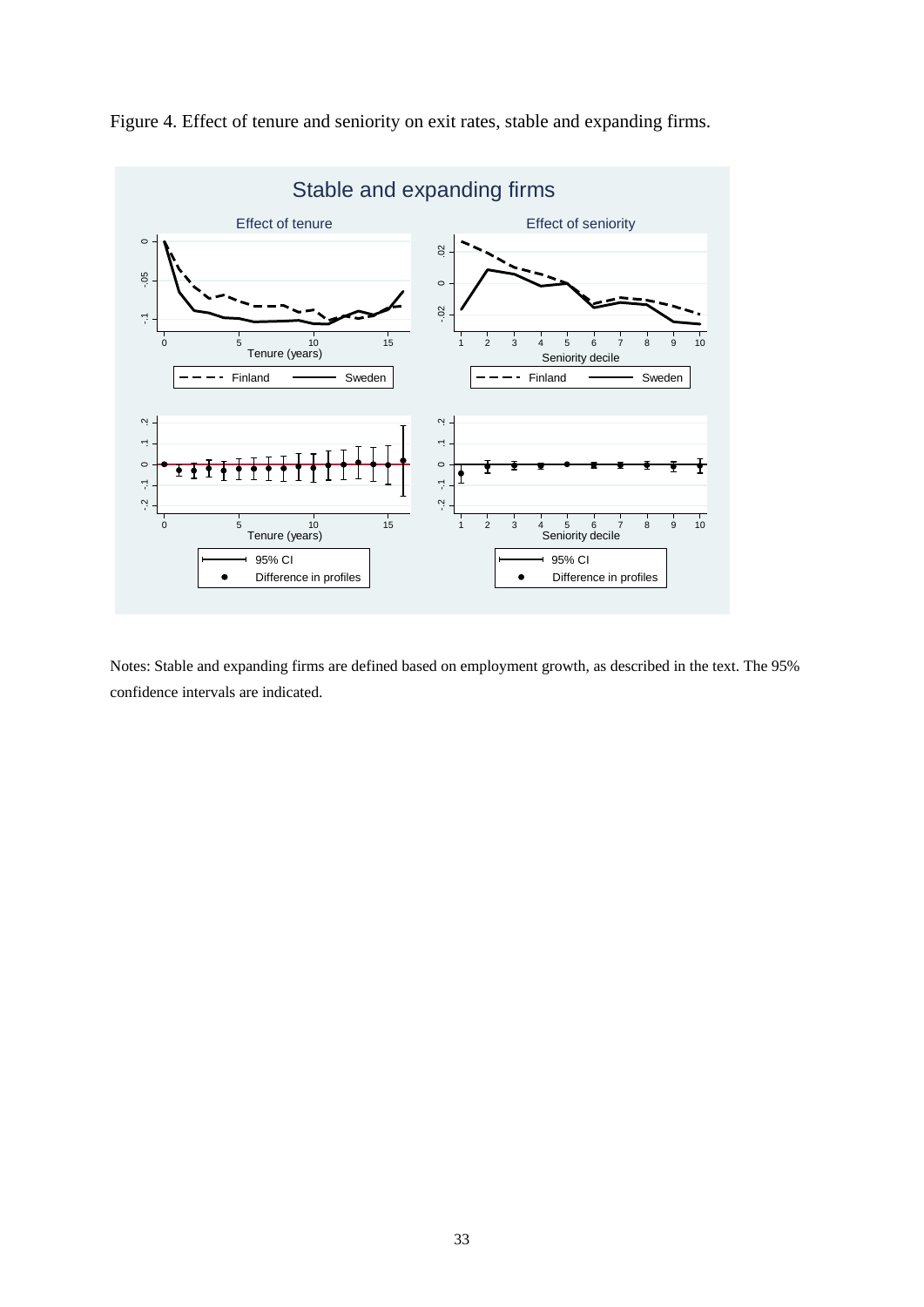

Figure 5. Effect of tenure and seniority on exit rates, shrinking firms.

Notes: Shrinking firms are defined based on employment growth, as described in the text. The 95% confidence intervals are indicated.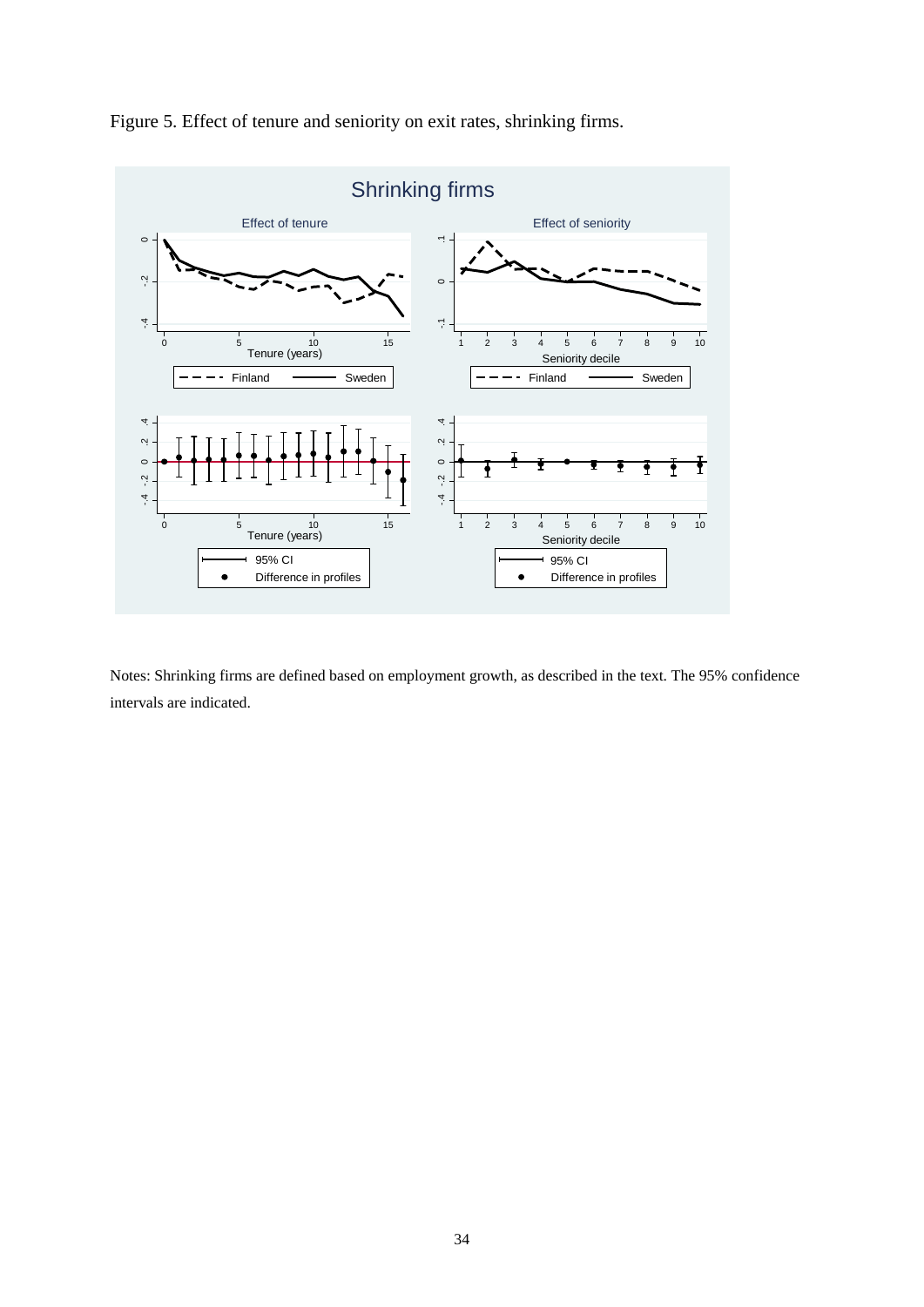



Notes: The 95% confidence intervals are indicated.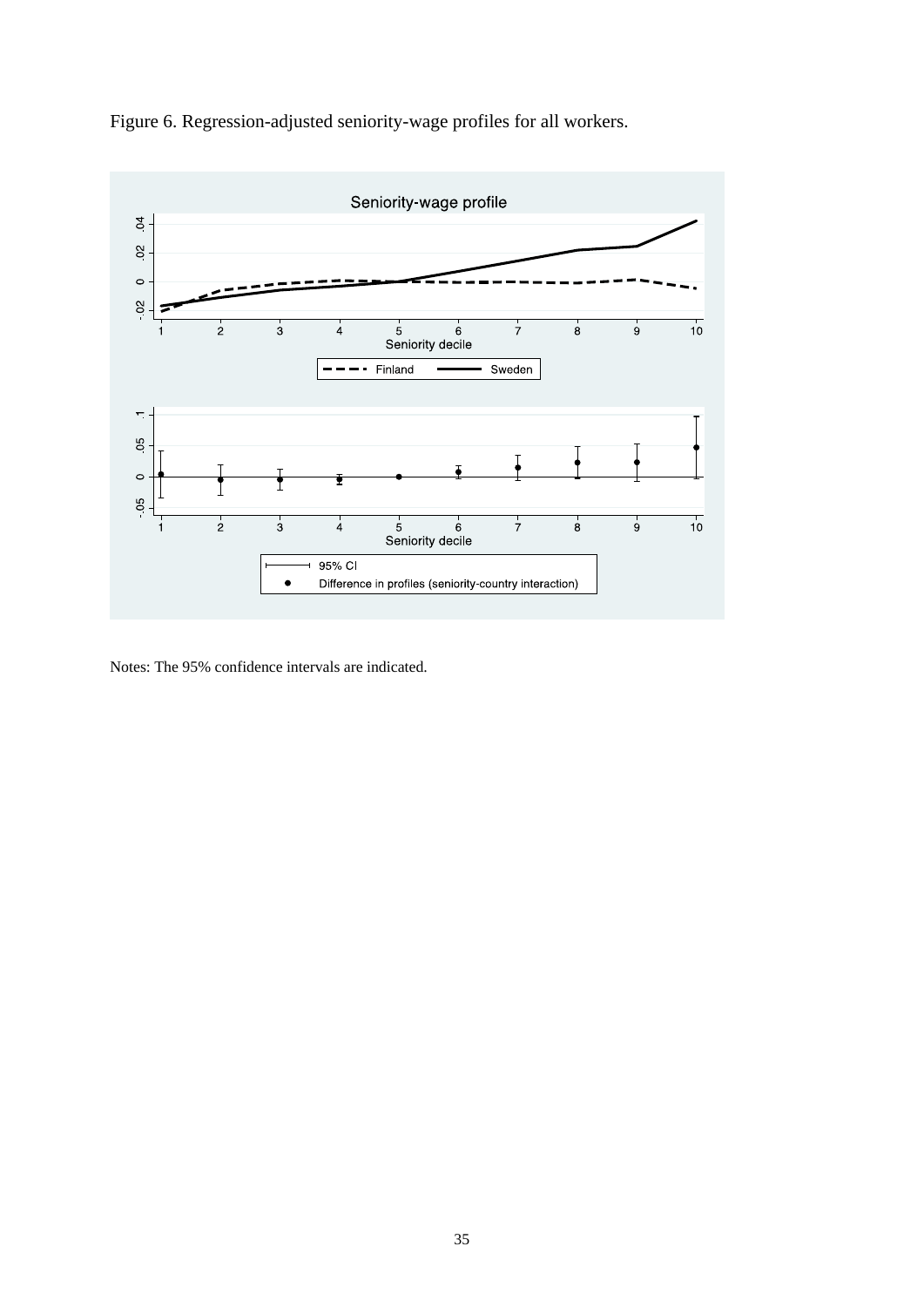

Figure 7. Regression-adjusted seniority-wage profiles for white- and blue-collar workers.

Notes: The 95% confidence intervals are indicated.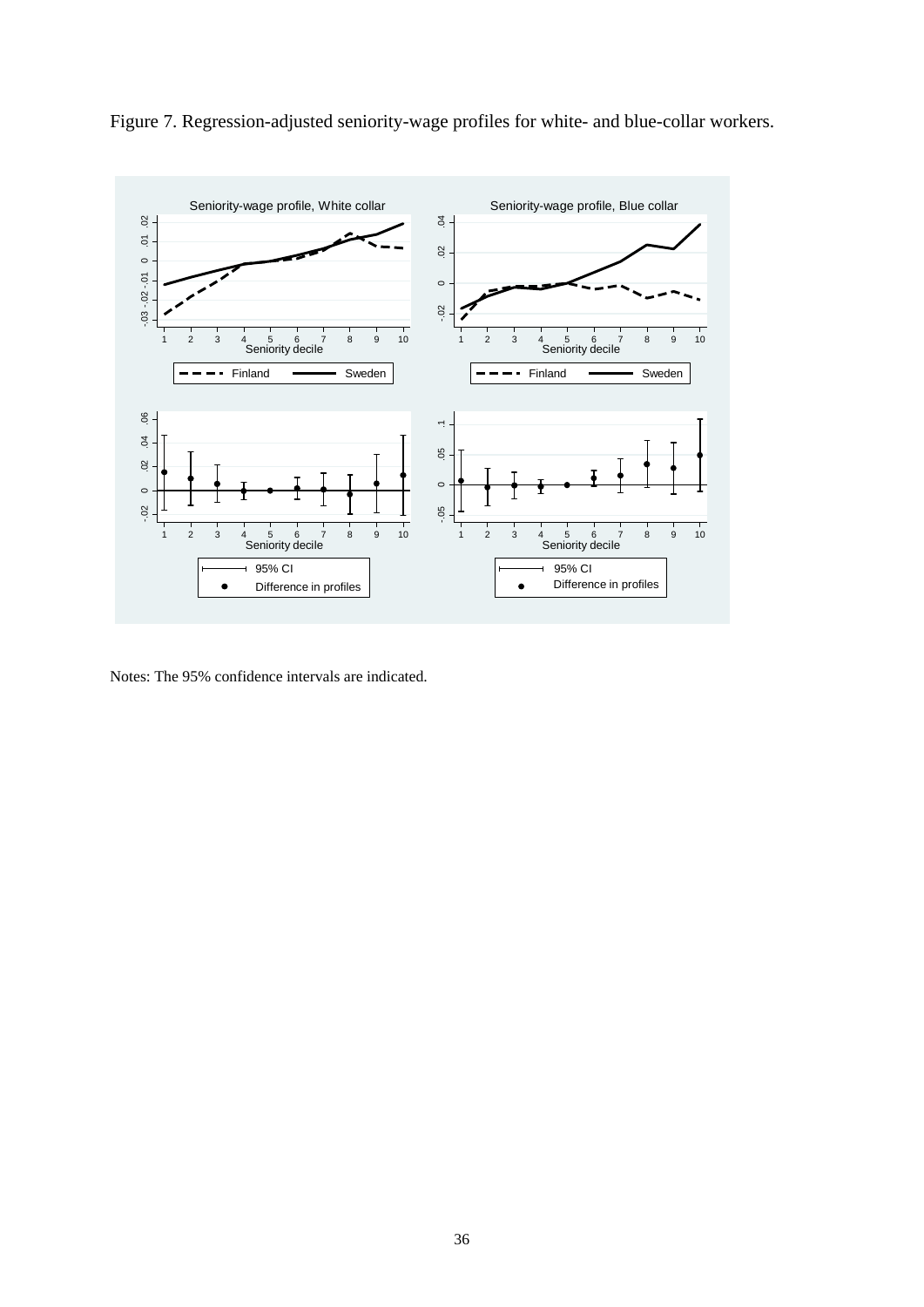Appendix Figure A1. Firm growth in the linked data.



Notes: Definition of firm growth: number of workers in firm in year t+1 / number of workers in year t.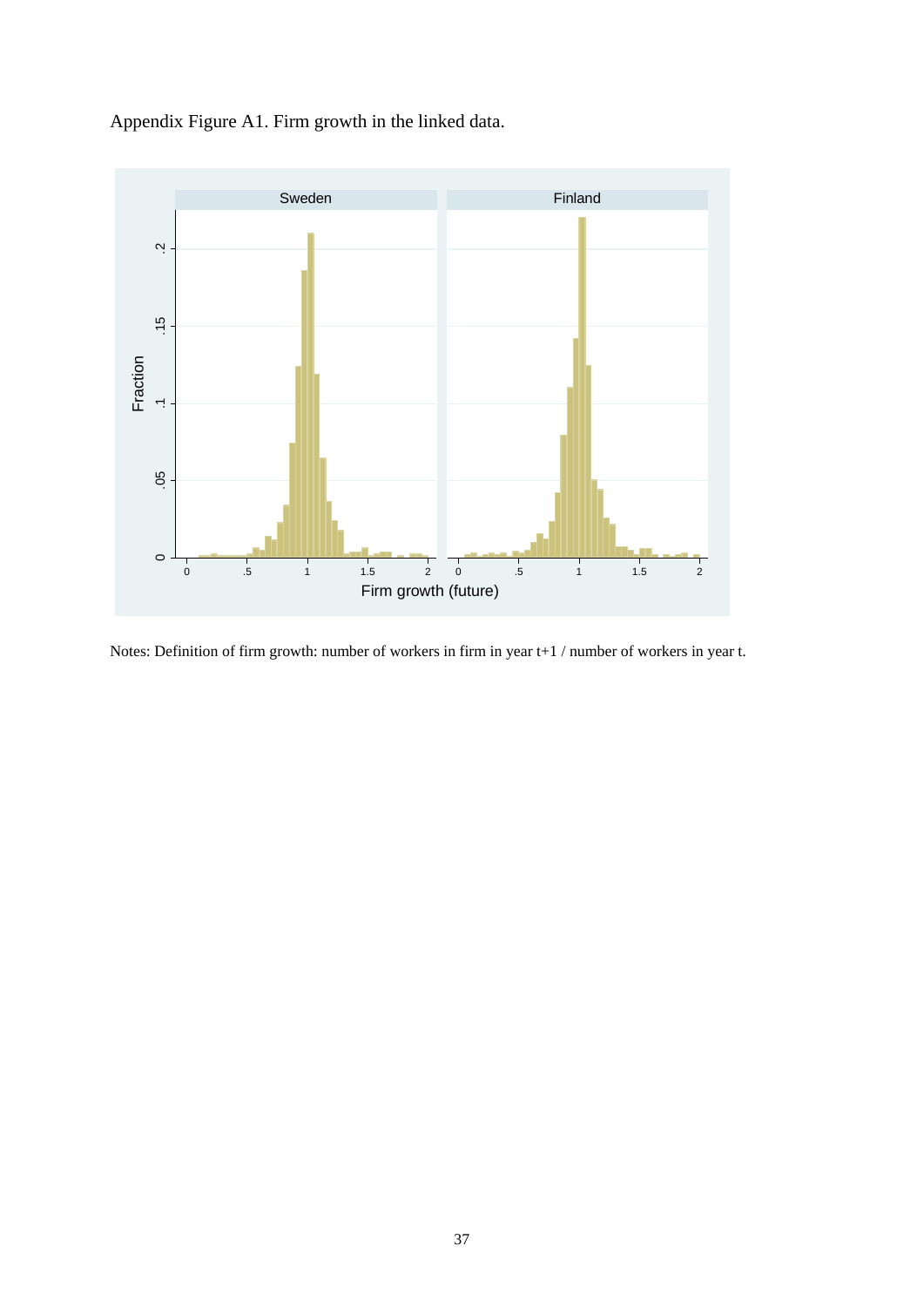Appendix Figure A2. The correlation between imputed tenure and observed tenure in the Finnish data.



Notes: Upper and lower quartile and minimum, maximum and median values are marked.